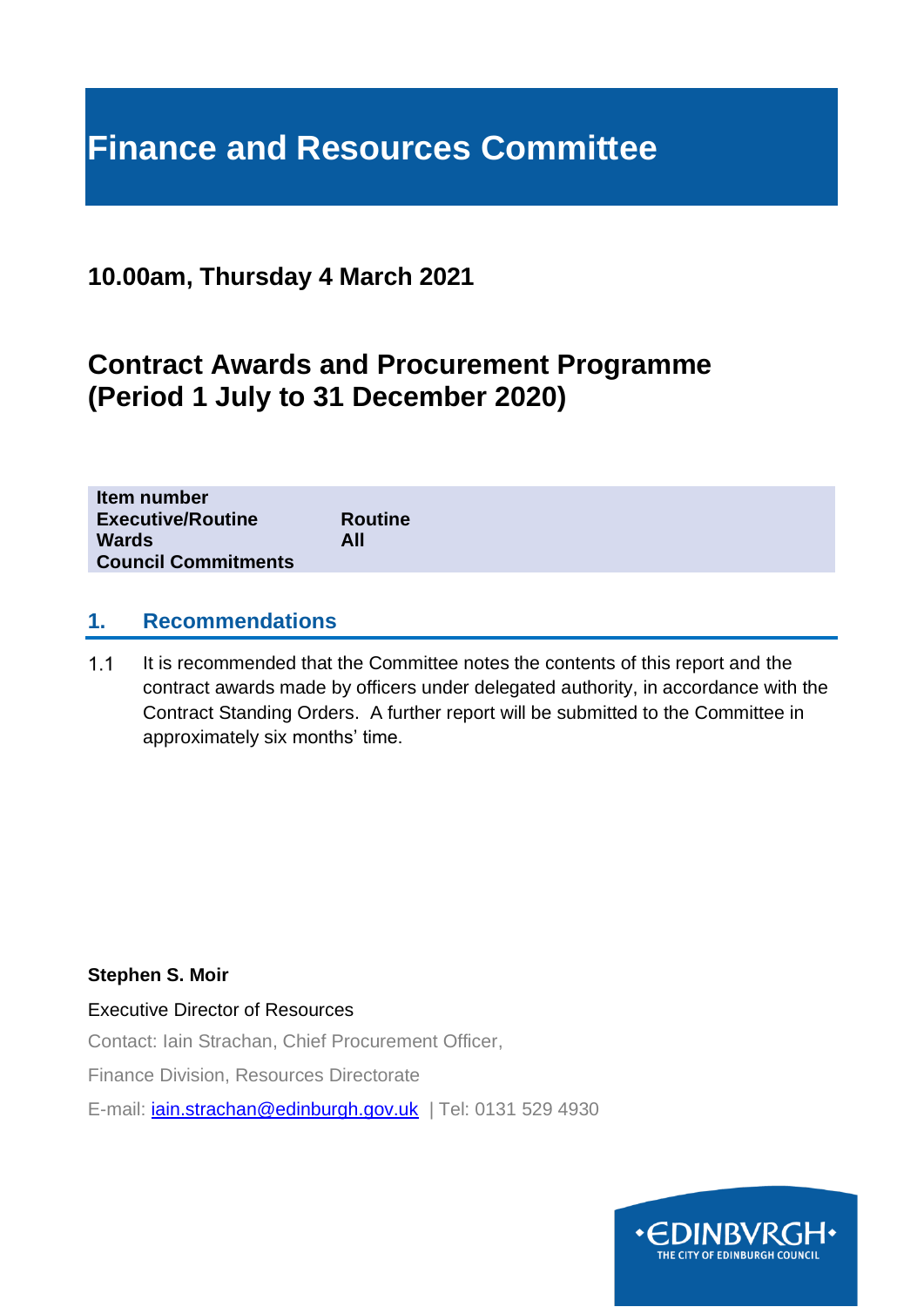# **Report**

# **Contract Awards and Procurement Programme (Period 1 July to 31 December 2020)**

## **2. Executive Summary**

2.1 This report updates the Finance and Resources Committee on the scope of contracts awarded across the Council in the period 1 July to 31 December 2020. This provides visibility of contracts awarded by officers under delegated authority, including direct contract awards not openly tendered due to specific circumstances permitted in the relevant procurement regulations and those awarded following a waiver of the Council's Contract Standing Orders (CSOs). This report also seeks to provide the Committee with visibility of the forthcoming procurement programme in relation to expected higher value contracts across the Council.

#### **3. Background**

- 3.1 The Commercial and Procurement Services (CPS) team, within the Finance Division, is responsible for fostering commercial and procurement efficiency, enabling Best Value to be secured across the Council. In support of this approach CPS:
	- supports Directorates to procure goods, works and services (with the focus primarily on contracts in the value of £25,000 and above); and,
	- provides governance, process and operational oversight for contracting and purchasing (including the Council's CSOs).
- 3.2 The commercial and procurement programme comprises significant volumes of both activities and stakeholders across the breadth of the Council. The scope of this function includes working with services in relation to:
	- £684m of third party spend across the Council during 2019/20;
	- Management of the Council's Contract Register 1,370 live contracts (at 11 January 2021); and
	- Approximately 6,190 suppliers, 1,100 requisitioners and 750 approvers on the Council's Oracle purchasing system (at 11 January 2021).
- 3.3 Directorates are responsible for ensuring that contract information is regularly updated on the Council's Contract Register (accessible through the Orb and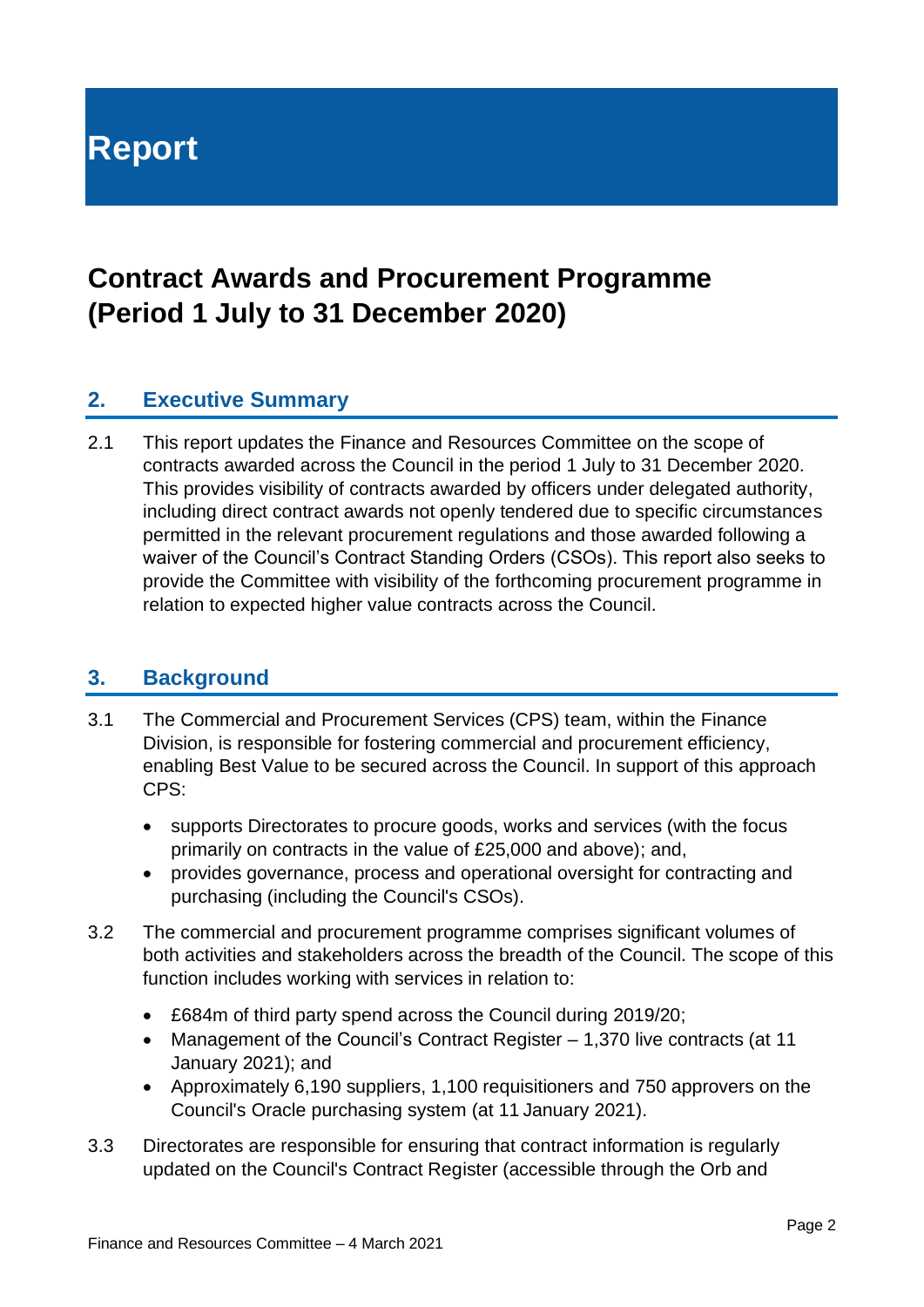publicly). CPS regularly provides a list of expiring contracts and waivers to Directorates for their review, to enable Executive Directors and Heads of Service to fulfil their responsibilities for all contracts tendered and subsequently awarded by their Directorates/Divisions. Commercial Partners within CPS work alongside divisional management and procurement delivery teams, as business partners, to support the contract planning process and compliance with procurement regulations.

- 3.4 The Council's CSOs outline contract approval thresholds for goods, works and services, identifying both the level of award which can be undertaken and those with the authority to award. The current version of the CSOs were approved by Council on 4<sup>th</sup> February 2021.
- 3.5 In specific circumstances, direct awards can be undertaken, where it is not practically viable or in the Council's best interests to 'tender' the requirement.
- 3.6 A waiver of CSOs to allow a contract to be awarded or extended without competitive tendering may also be required in certain circumstances. Inevitably, there will always be a need for a select number of waivers, however each is evaluated on its own merits and approval given only if fully justifiable and in the best interests of the Council. Such circumstances continue to be tightly controlled and scrutinised and will continue to be reported to Committee through this report.
- 3.7 This report also provides insight into forthcoming procurement activity for expected higher value contracts across the Council.

#### **4. Main report**

- 4.1 This report updates the Finance and Resources Committee on the scope of contracts awarded by officers under delegated authority across the Council in the period 1 July to 31 December 2020 and provides visibility of the forthcoming procurement programme in relation to expected higher value contracts across the Council. Information is as recorded on the Council's Contract Register as at 11 January 2021.
- 4.2 It is noted that the COVID-19 pandemic has impacted on the Council's procurement activity during the period. In response to this, actions and control measures have been undertaken to support existing and new contracting requirements, and in turn mitigate the associated risks.
- 4.3 The pandemic is however continuing to present a number of challenges to the Council and its suppliers. CPS is working closely with directorates to support them through this next period. It is though noted that in some cases there has been a requirement to seek approval to waive CSOs in Committee or through delegated officer approval as a result of the pandemic. As ever, such approvals continue to be constructively challenged and subject to robust scrutiny, to ensure such actions are in the Council's best interests and secure Best Value.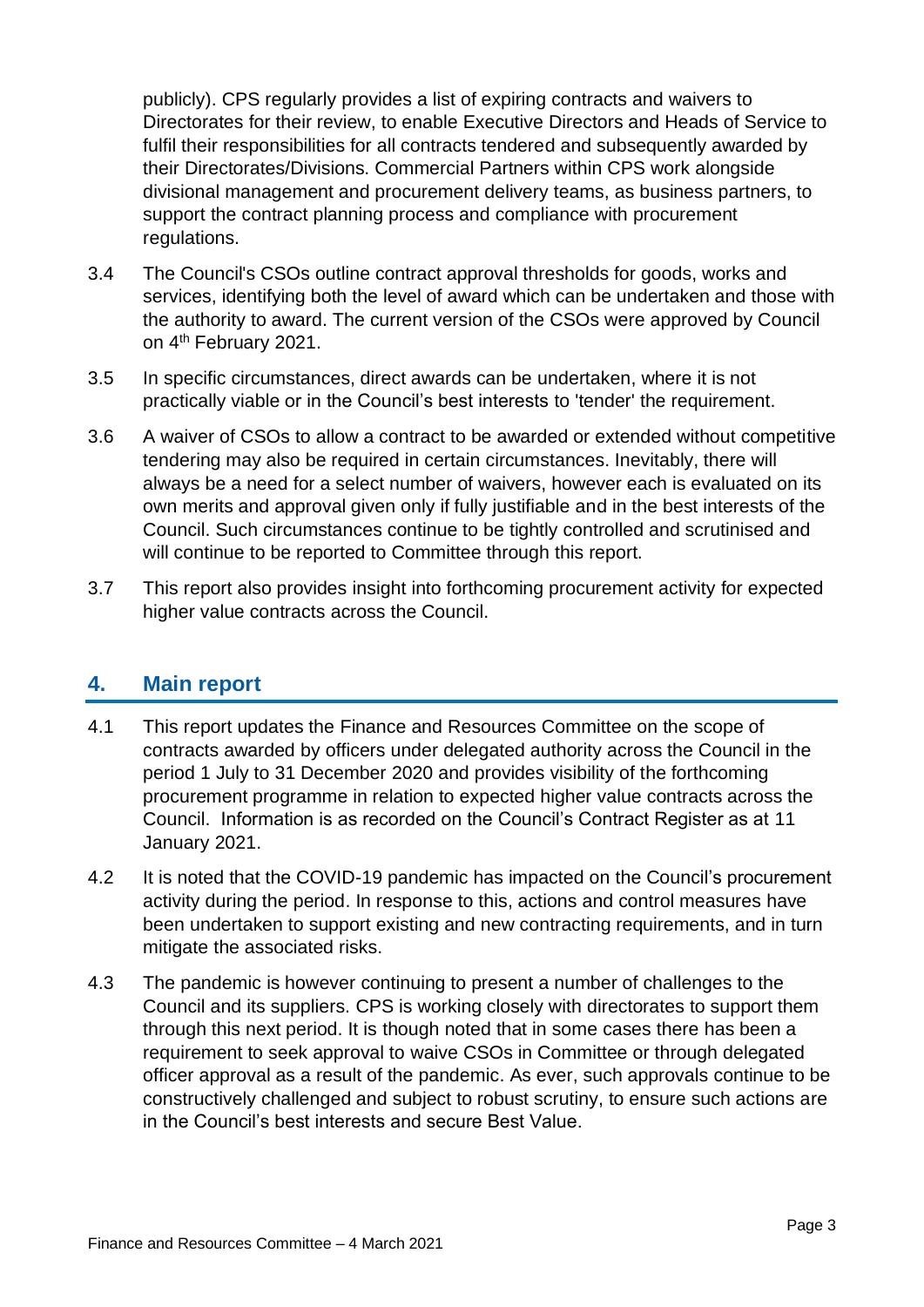4.4 The CSOs state that contracts above a threshold of £1m for supply of goods and services and £2m for works require approval from the Committee prior to award. A summary of contracts awarded by officers under delegated authority is presented in Table 1 below.

| <b>Directorate</b>                         | <b>Total Contract Value</b><br>1 July - 31 December 2020 |
|--------------------------------------------|----------------------------------------------------------|
| <b>Chief Executive's Service</b>           | £1,000,000                                               |
| <b>Communities and Families</b>            | £3,228,180                                               |
| <b>Health and Social Care</b>              | £319,611                                                 |
| Place                                      | £17,591,501                                              |
| Resources                                  | £11,281,788                                              |
| De Minimis Value Contracts (Under £25,000) | £764,775                                                 |
|                                            | £34,185,855                                              |

#### **Table 1 Contracts Awarded under Delegated Authority**

- 4.5 A full breakdown of contracts awarded by officers under delegated authority in this period is provided in Appendix 1. It is noted that given their de minimis value, contracts under the value of £25,000 have not been listed. For information, there were a total of 70 contracts awarded with a value of less than £25,000.
- 4.6 National Framework awards under Standing Order 12 of the CSOs are also included in Appendix 1. The title or description identifies where such a Framework has been utilised.
- 4.7 The report also offers insight in respect of those contracts awarded under waiver of the Council's CSOs, both under delegated authority and through Committee approval, these are summarised by Directorate in Table 2 on the following page: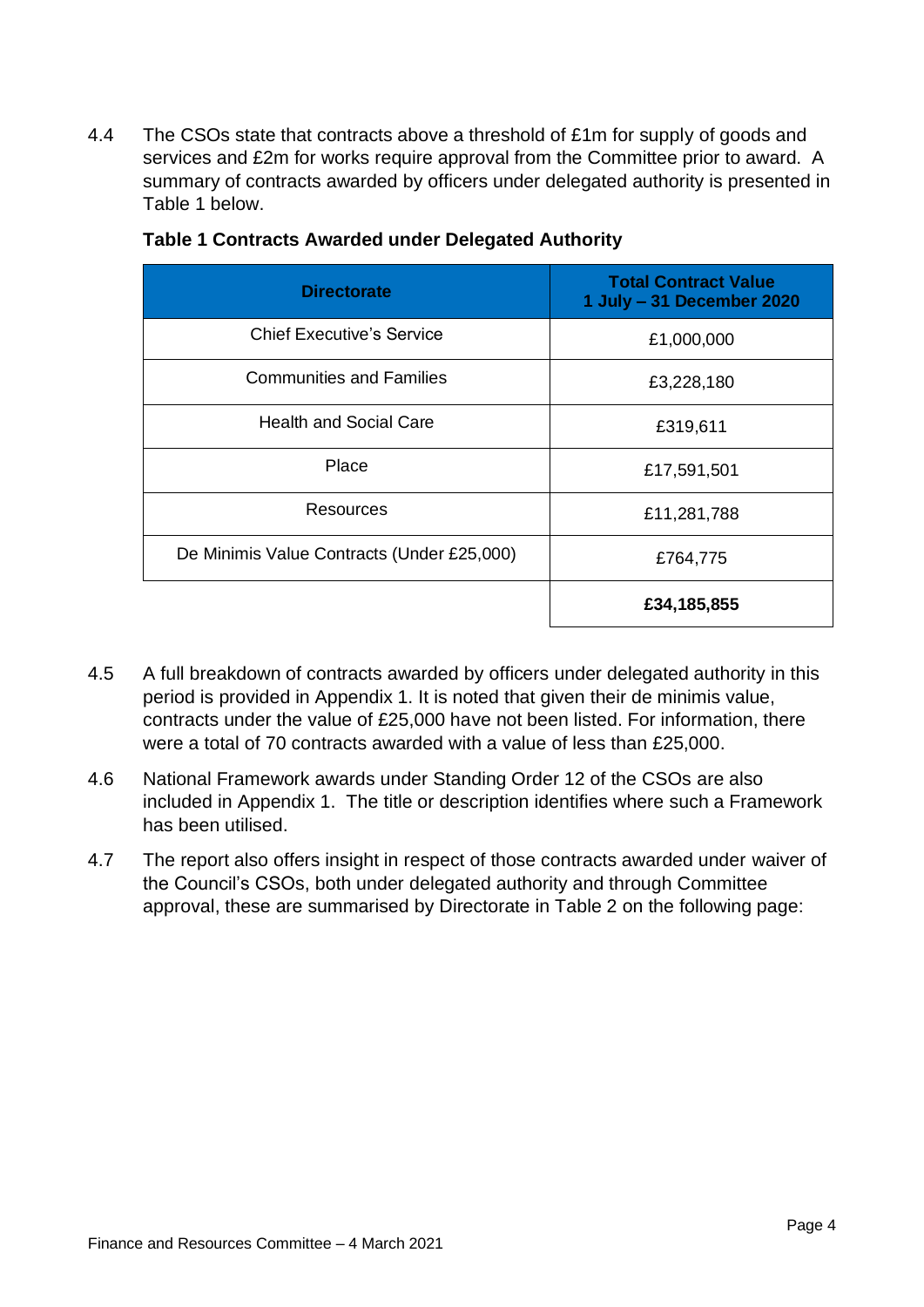| <b>Directorate</b>               | <b>Total Value of Waivers</b><br>1 July - 31 December 2020 |                           |
|----------------------------------|------------------------------------------------------------|---------------------------|
|                                  | <b>Delegated Authority</b>                                 | <b>Committee Approval</b> |
| <b>Chief Executive's Service</b> | £276,018                                                   |                           |
| <b>Communities and Families</b>  | £2,732,658                                                 | £4,580,806                |
| <b>Health and Social Care</b>    | £817,261                                                   |                           |
| Place                            | £1,926,696                                                 | £6,137,348                |
| Resources                        | £1,214,162                                                 | £103,871,000              |
| Total                            | £6,966,795                                                 | £114,589,154              |

#### **Table 2 Contracts Awarded under the Waiver of Standing Orders**

- 4.8 Appendices 2 and 3 provide the detail and financial value of contracts awarded under waiver of Council CSOs.
- 4.9 To enable greater understanding of the background to waivers across the Council, CPS records relevant management information. The chart below details reasoning (based on the background and justification detail provided by the service area) for the waivers in period, noting that only a limited percentage (6%) primarily relate to contract planning, historically a concern of the Committee. The majority (82%) of waivers recorded relate to specific circumstances where services required at a certain point in time dictate that a direct award is in the Council's best interests. It is noted that a further 7% relate to bespoke/proprietary ICT, with the remainder (5%) relating to Council budgetary planning or major service change. These figures are consistent with previous reporting periods. Given the breadth of services delivered across the Council, the reasons for these are numerous and varied, with further detail of requirement for each waiver listed within Appendix 2.

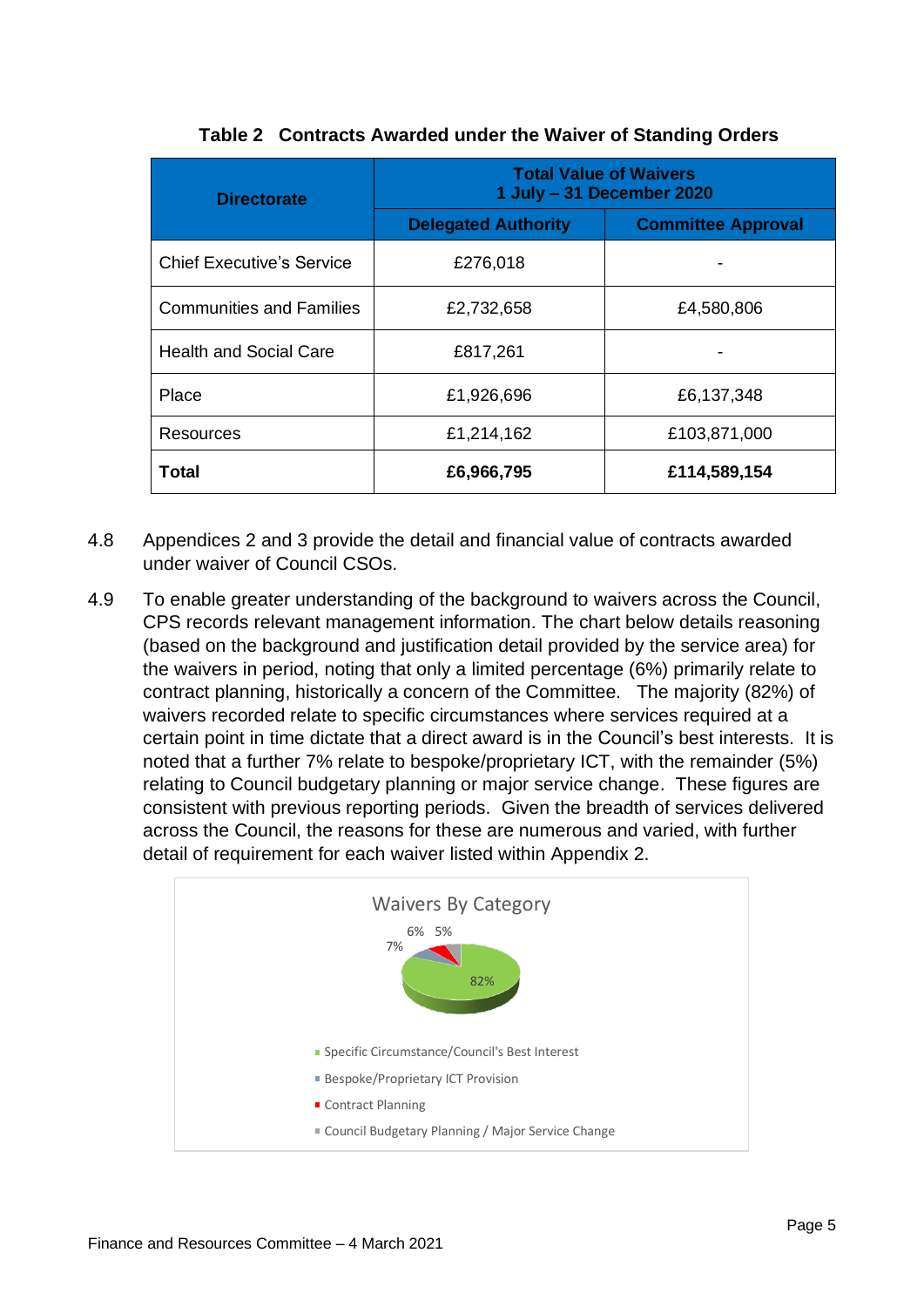- 4.10 With regard to the value of waivers, the majority continue to be of a relatively low to moderate value, with 17% of waivers £10,000 or less, 51% of waivers £25,000 or less and 70% below £50,000. This is largely consistent with previous reporting periods.
- 4.11 CPS continues to monitor and challenge submitted waivers to ensure continuing compliance with the CSOs. The Waivers and Contract Register provides the required visibility of spend enabling CPS to highlight to Directorates where plans for procurement require to be put in place without delay.
- 4.12 To enable greater insight into the forthcoming procurement programme in relation to higher value contracts across the Council, the top fourteen (by value) is detailed within Appendix 4. It should be noted this is based on current knowledge and is subject to change as each individual procurement strand progresses.

### **5. Next Steps**

5.1 A further report will be submitted to the Committee in approximately six months' time.

### **6. Financial impact**

6.1 Through a robust procurement approach, proactive management of contract cycles, aggregating spend and carrying out competitive procurement where appropriate, this should continue to support commercial efficiency and achieve Best Value for Council contracts.

## **7. Stakeholder/Community Impact**

- 7.1 Directorates have been consulted in relation to their expiring contracts, waivers and suppliers in preparation for the collation of this report. On an ongoing basis, the CSOs outline the appropriate measures of consultation and approval that must be sought from officers or committee for each waiver, dependent on expected value.
- 7.2 Due to the significant volumes of activity and numbers of stakeholders involved in purchasing and procuring goods, services and works, CPS relies on services to provide accurate information through their Contract Register entries and timely requests for procurement support. To mitigate against any risks in this area, data is reviewed for accuracy and reliability in consultation with services.
- 7.3 A waiver denotes a departure from the CSOs. There may be an increased risk if the Council has departed from the procurement regulations. However, each waiver is scrutinised on its own merits in this context and requires appropriate checks and balances both within the Directorate concerned and corporately and is only approved if justifiable given the circumstances or permitted in accordance with the relevant legislative framework.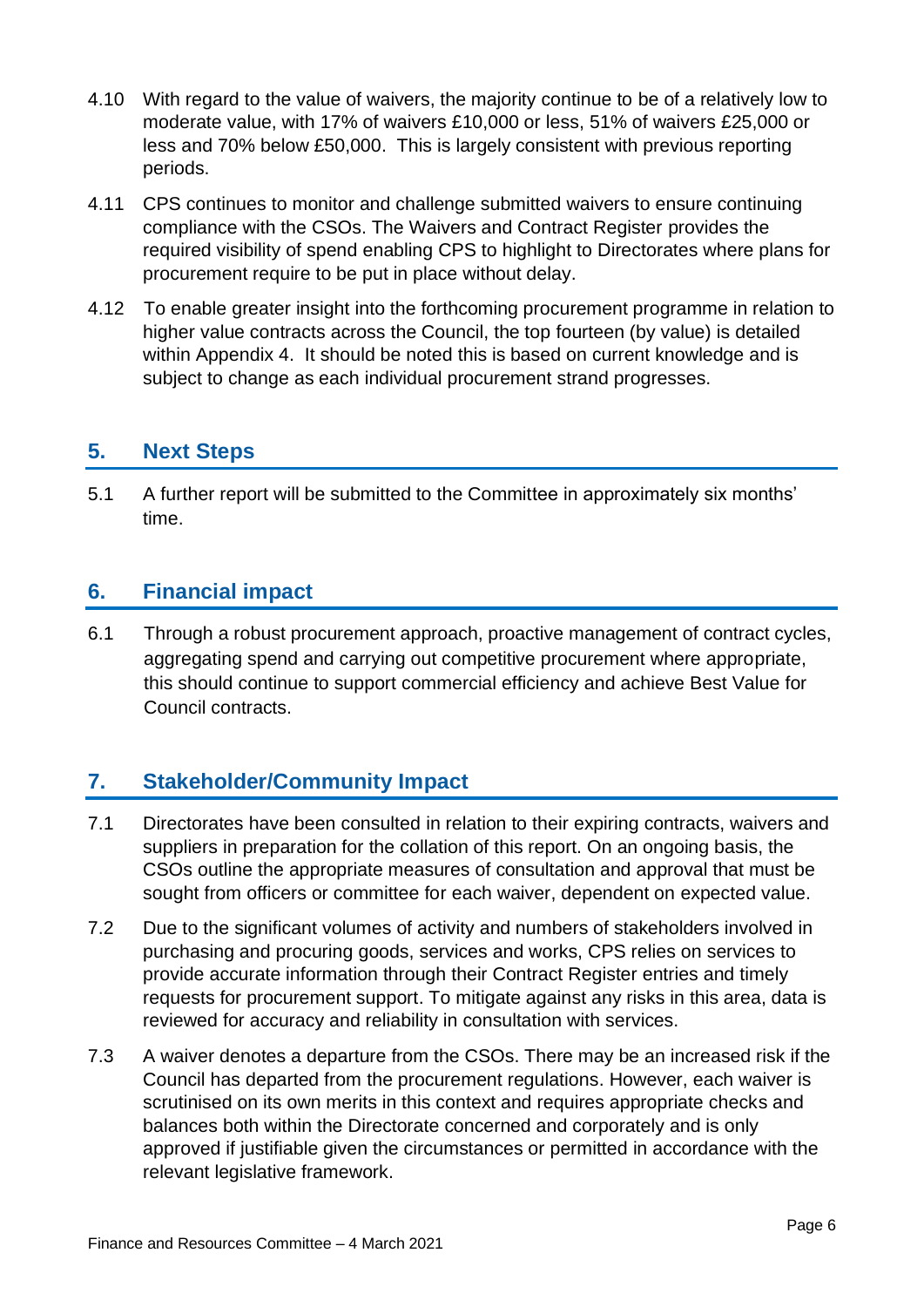- 7.4 Co-production resource and timescales require to be fully considered in planning overall timescales for services to re-procure contracts to ensure early planning and avoidance of waiver requirements.
- 7.5 There are no equalities or sustainability impacts directly arising as a result of this report.

#### **8. Background reading/external references**

8.1 [Contract Awards and Procurement Programme \(Period 1 January -](https://democracy.edinburgh.gov.uk/ieListDocuments.aspx?CId=140&MId=5561&Ver=4) 30 June 2020) – Report to Finance and Resources Committee, 24 September 2020.

### **9. Appendices**

- 9.1 Appendix 1 Contracts awarded under Delegated Authority
- 9.2 Appendix 2 Contracts awarded under the Waiver of CSOs by Delegated Authority
- 9.2 Appendix 3 Contracts awarded under the Waiver of CSOs by Committee approval
- 9.4 Appendix 4 Procurement Programme Anticipated Regulated Procurements Across the Council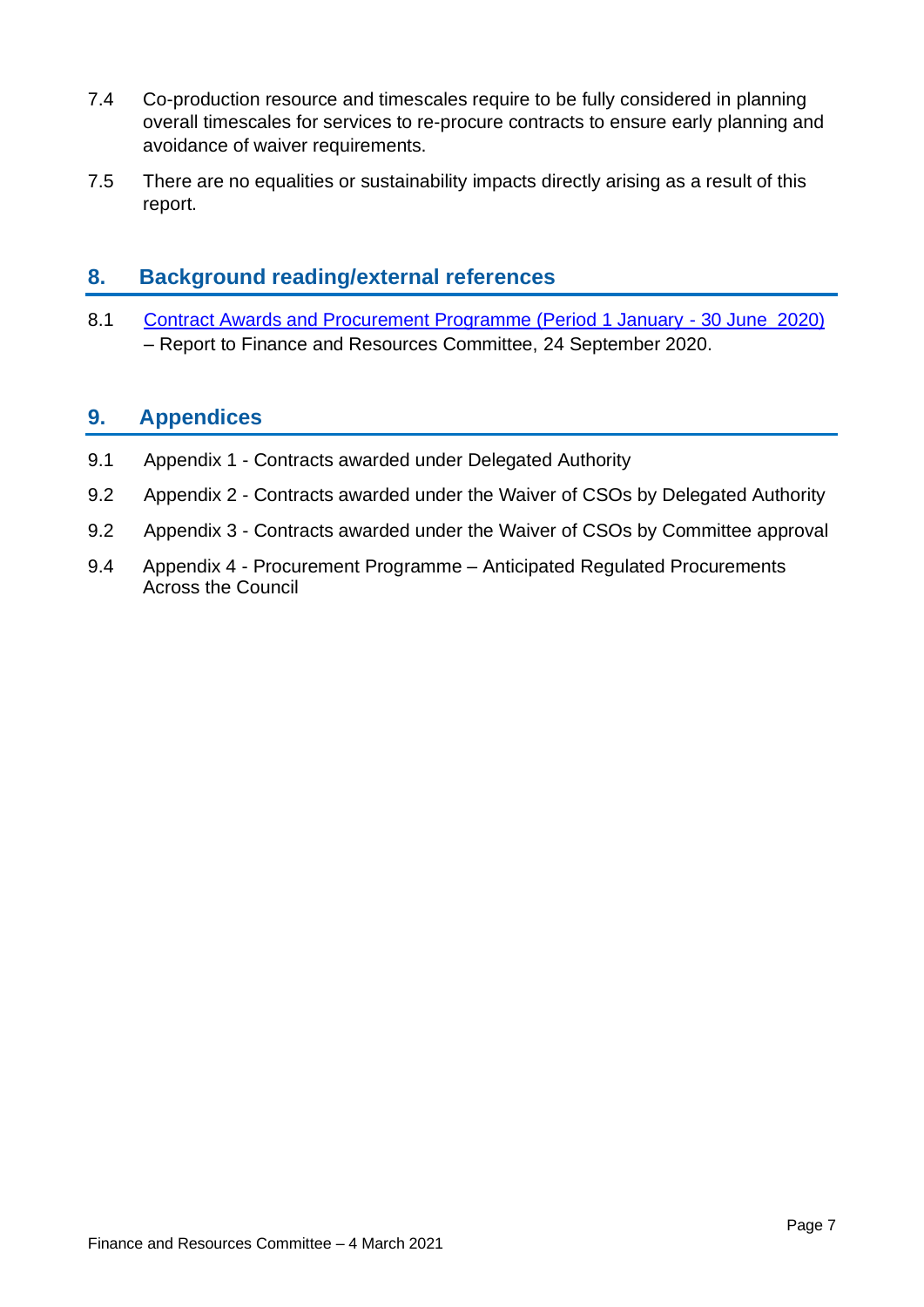### **Appendix 1 – Contracts awarded under Delegated Authority**

The following relate to the period 1 July – 31 December 2020.

#### **Supply of Goods and Service Contracts**

|             | <b>Directorate</b> | <b>Chief Executive's Service</b>                                                                 |            |
|-------------|--------------------|--------------------------------------------------------------------------------------------------|------------|
| <b>Date</b> | <b>Supplier</b>    | <b>Contract Description</b>                                                                      | Value      |
| 08/10/20    | TMP (UK) Ltd       | Recruitment advertising and public information notices<br>through Scottish Government Framework. | £1,000,000 |
|             |                    |                                                                                                  | £1,000,000 |

|             | <b>Directorate</b>                                   | <b>Communities and Families</b>                                                                                   |              |
|-------------|------------------------------------------------------|-------------------------------------------------------------------------------------------------------------------|--------------|
| <b>Date</b> | <b>Supplier</b>                                      | <b>Contract Description</b>                                                                                       | <b>Value</b> |
| 07/07/2020  | <b>Openview Security</b><br><b>Solutions Limited</b> | Provision of CCTV installation at Saughton Park.                                                                  | £83,756      |
| 08/07/2020  | <b>MST UK</b>                                        | Multisystemic Therapy (MST), family and community based<br>intervention for children and young people.            | £56,150      |
| 19/07/2020  | Waterlogic GB<br>Limited                             | Supply, delivery, installation and maintenance of water<br>coolers and associated consumables via SXL Framework.  | £120,000     |
| 12/08/2020  | Multi-supplier<br>Framework.                         | Childminders in partnership with the Council.                                                                     | £185,000     |
| 27/08/2020  | Lion Safety Ltd                                      | Supply of hand sanitiser for use in dispensers in schools,<br>nurseries and corporate offices, via SXL Framework. | £450,000     |
| 30/09/2020  | <b>Lindsay Scaffolding</b><br>Contracts Ltd          | Provision of scaffolding for five Early Years work sites.                                                         | £65,510      |
| 14/10/2020  | Love@care Ltd                                        | Management and supply of residential care to a young<br>person.                                                   | £520,000     |
| 14/10/2020  | Love@care Ltd                                        | Management and supply of residential care to a young<br>person.                                                   | £416,000     |
| 16/10/2020  | Primecare Health Ltd                                 | Short breaks for children with autism and complex<br>behaviours.                                                  | £310,000     |
| 09/11/2020  | Allsports<br>Construction and<br>Maintenance Ltd     | Design and installation of new artificial sports pitch at<br>Wester Hailes Education Centre.                      | £780,100     |
| 10/11/2020  | Victim Support<br>Scotland                           | Provision of support to victims and witnesses of crime.                                                           | £27,000      |
| 30/11/2020  | West Lothian College                                 | Provision of SVQ3 Social Services to Early Years practitioner<br>trainees.                                        | £45,000      |
| 30/11/2020  | West Lothian College                                 | Assessor services for SVQ3 Social Services to Early Years<br>practitioner trainees.                               | £27,600      |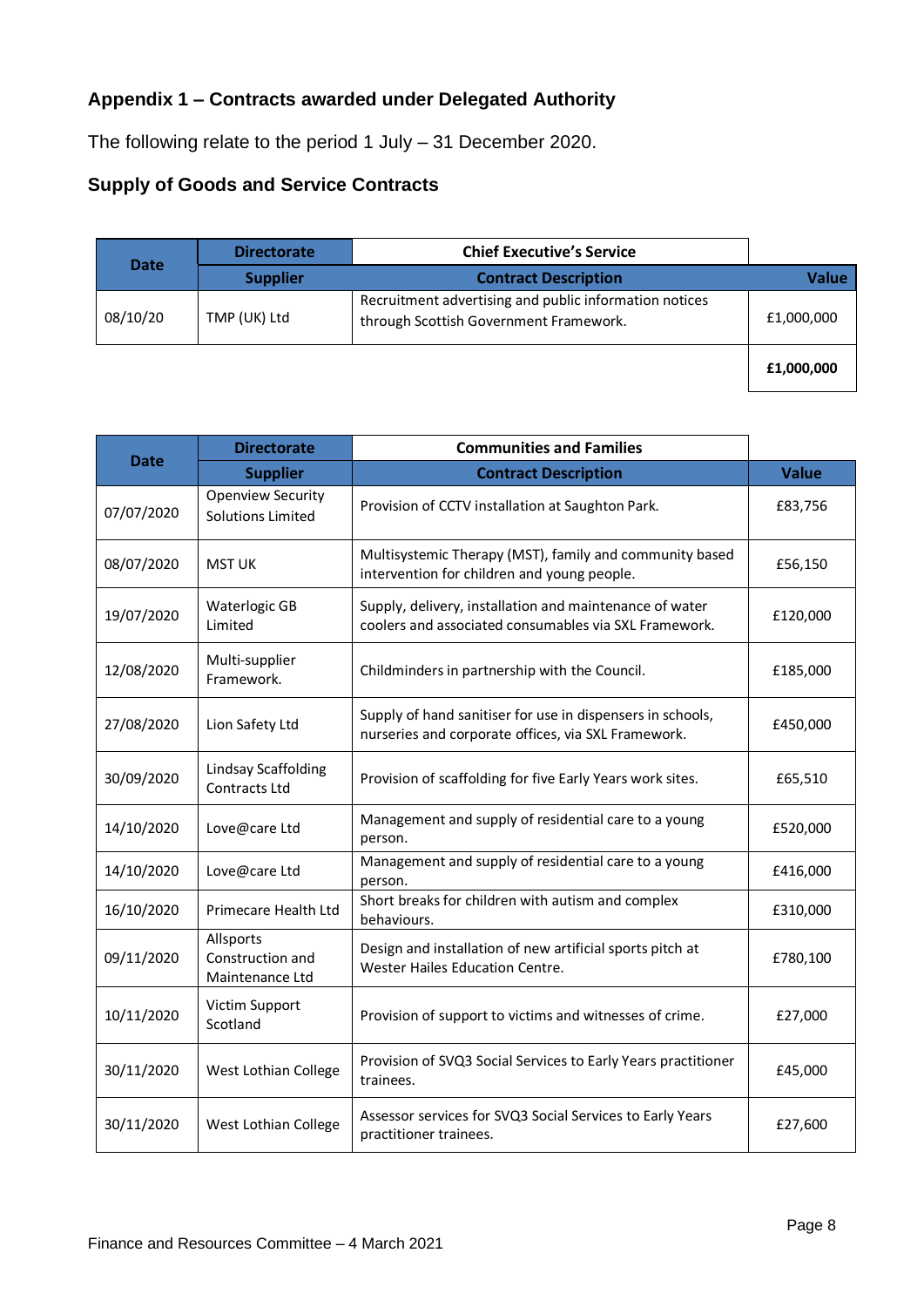| 15/12/2020 | Cyrenians | Support to unaccompanied minors who require additional<br>services. | £142,064   |
|------------|-----------|---------------------------------------------------------------------|------------|
|            |           |                                                                     | £3,228,180 |

|             | <b>Directorate</b>                    | <b>Health and Social Care Partnership</b>           |              |
|-------------|---------------------------------------|-----------------------------------------------------|--------------|
| <b>Date</b> | <b>Supplier</b>                       | <b>Contract Description</b>                         | <b>Value</b> |
| 01/10/2020  | Ark Housing<br><b>Association Ltd</b> | Two shared waking night services.                   | £133,444     |
| 01/10/2020  | Autism Initiatives UK                 | Seafield, waking night services for four residents. | £65,481      |
| 01/10/2020  | Penumbra                              | Gilmour Place, sleepover for six residents.         | £32,659      |
| 01/10/2020  | Carr Gomm Scotland<br>Ltd             | Drummond, sleepover for seven residents.            | £31,447      |
| 01/12/2020  | Homes Together<br>Limited             | Residential service.                                | £56,580      |
|             |                                       |                                                     | £319,611     |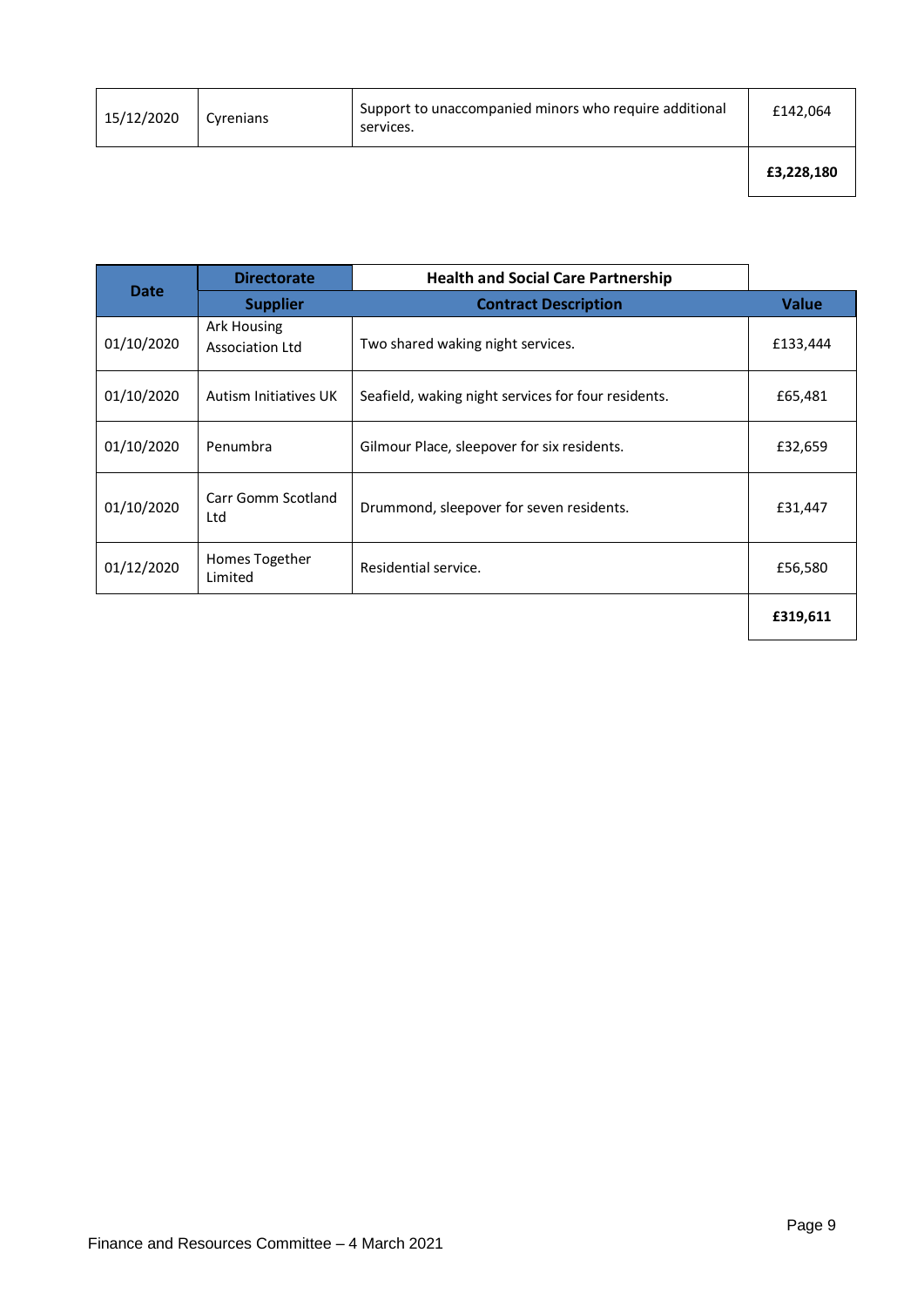| <b>Date</b> | <b>Directorate</b>                | Place                                                                                                            |              |
|-------------|-----------------------------------|------------------------------------------------------------------------------------------------------------------|--------------|
|             | <b>Supplier</b>                   | <b>Contract Description</b>                                                                                      | <b>Value</b> |
| 01/07/2020  | BHL Consultancy Ltd.              | North Bridge refurbishment, structural engineering<br>technical advisory services during works.                  | £163,680     |
| 02/07/2020  | Serco Ltd                         | Subsidised access to cycle hire to provide greater access to<br>Covid-19 safe transport.                         | £160,000     |
| 07/07/2020  | Aecom Limited                     | 'Spaces for People' programme, structural engineering<br>services, via Professional Services Framework (PSF).    | £36,271      |
| 07/07/2020  | Multi-Supplier<br>Framework       | Adoption of Scotland Excel (SXL) Framework Agreement for<br>street lighting materials.                           | £1,600,000   |
| 09/07/2020  | Hawthorn Heights<br>Ltd           | Supply and Installation of play park equipment and<br>surfacing, Towerbank Primary School.                       | £50,411      |
| 13/07/2020  | Marshalls Mono Ltd                | Safer Streets bus boarders.                                                                                      | £47,500      |
| 17/07/2020  | Aecom Limited                     | Structural engineering services for the West Edinburgh Link<br>active travel project, via PSF.                   | £591,705     |
| 17/07/2020  | Anderson Bell<br>Christie Limited | Architectural services for residential scheme at Cowan's<br>Close, via PSF.                                      | £97,675      |
| 17/07/2020  | Blackwood<br>Partnership Limited  | Mechanical and electrical services for residential scheme at<br>Cowan's Close, via PSF.                          | £37,440      |
| 17/07/2020  | David Narro<br>Associates Ltd     | Structural engineering services for residential scheme at<br>Cowan's Close, via PSF.                             | £64,420      |
| 27/07/2020  | Utilita Energy Limited            | Energy supplier for void housing.                                                                                | £441,000     |
| 30/07/2020  | Doig & Smith Limited              | Project Management for major Active Travel projects via<br>PSF.                                                  | £180,000     |
| 14/08/2020  | Aecom Limited                     | Structural engineering services for Leith Connections: Low<br>Traffic Neighbourhood, via PSF.                    | £26,241      |
| 14/08/2020  | Aecom Limited                     | Structural engineering services for Leith Connections: Foot<br>of the Walk to Ocean Terminal cycle way, via PSF. | £288,881     |
| 17/08/2020  | Aecom Limited                     | Engineering support for capital bridge projects, via SXL<br>Framework.                                           | £26,588      |
| 17/08/2020  | Progressive<br>Partnership Ltd    | Provision of public consultation on the future of Winter<br>Festivals.                                           | £39,025      |
| 18/08/2020  | <b>Stantec UK Limited</b>         | Provision of travel planning support for employers 2020-21,<br>via SXL Framework.                                | £100,000     |
| 24/08/2020  | Vennersys Ltd                     | Provision of Electronic Point of Sale (EPOS) system and<br>maintenance for all museum and gallery venues.        | £60,000      |
| 09/09/2020  | Aecom Limited                     | Dowies Mill Weir feasibility study via SXL Framework.                                                            | £25,655      |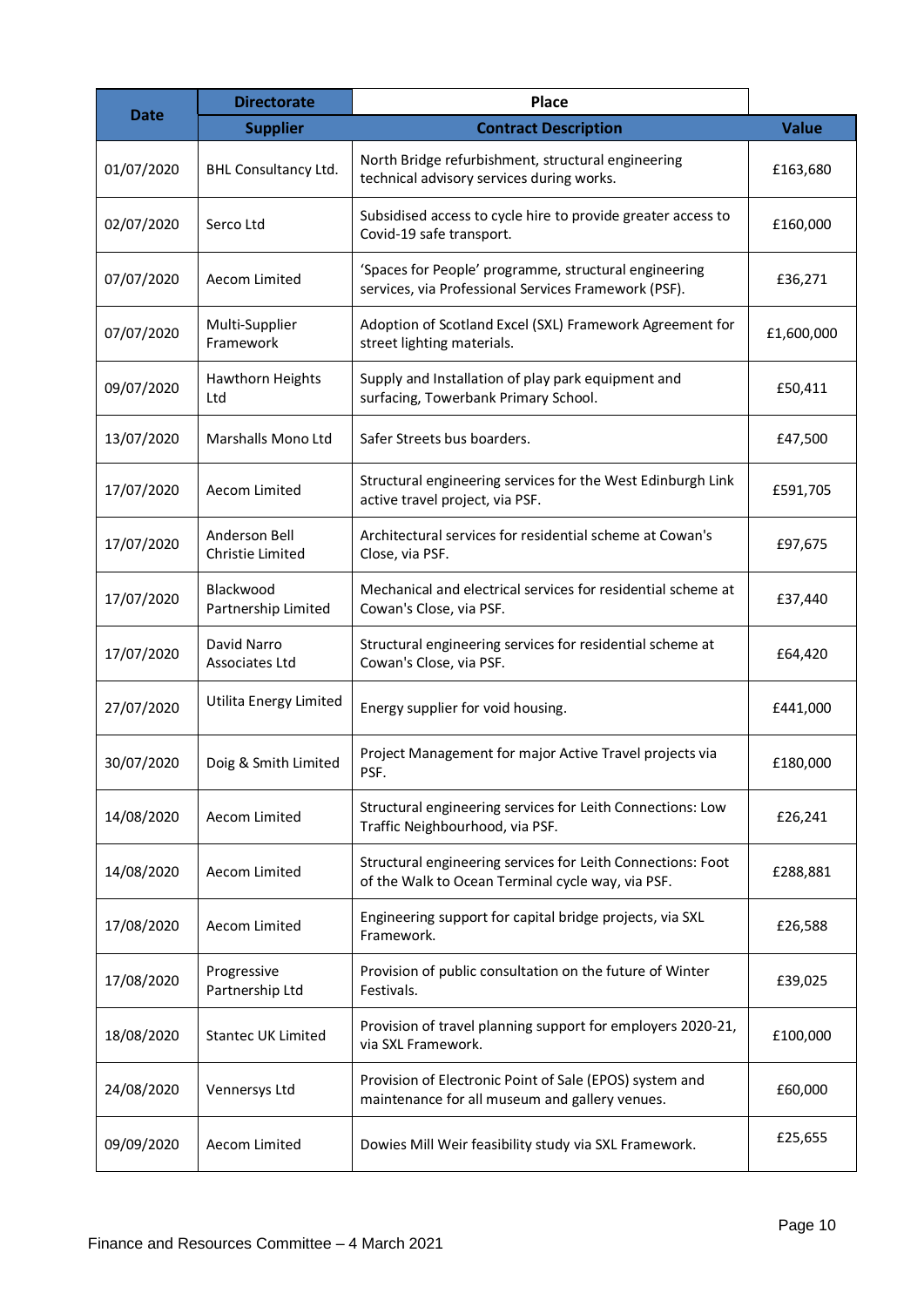| 08/10/2020 | Hamilton Waste and<br>Recycling Ltd           | Treatment and disposal of inert waste and rubble via SXL<br>Dynamic Purchasing System.                   | £133,676   |
|------------|-----------------------------------------------|----------------------------------------------------------------------------------------------------------|------------|
| 13/10/2020 | Thomas Sherriff & Co<br>Ltd                   | Supply of multiple ride on vehicles/equipment via SXL<br>Framework.                                      | £302,045   |
| 15/10/2020 | Will Rudd Davidson<br>Edinburgh Ltd           | Structural engineering services for Liberton Hospital and<br>Ellens Glen housing development, via PSF.   | £127,500   |
| 16/10/2020 | Swarco UK Ltd                                 | Supply, commissioning, warranty and maintenance of<br>electric vehicle charge points via ESPO Framework. | £108,445   |
| 19/10/2020 | <b>Henderson Grass</b><br>Machinery Ltd       | Supply of forty self-propelled mowers via SXL Framework.                                                 | £225,880   |
| 19/10/2020 | <b>Henderson Grass</b><br>Machinery Ltd       | Supply of four wide area mowers via SXL Framework.                                                       | £96,720    |
| 27/10/2020 | Aecom Limited                                 | Professional services for West Edinburgh Spatial Strategy<br>for Inclusive Growth - Phase 2.             | £57,381    |
| 28/10/2020 | Anderson Bell<br>Christie Limited             | Architectural services for Liberton Hospital and Ellens Glen<br>housing development, via PSF.            | £156,028   |
| 30/10/2020 | Multi-Supplier<br>Framework                   | Lift service and maintenance contract for Council housing.                                               | £710,806   |
| 02/11/2020 | Anderson Bell<br>Christie Limited             | Architectural services for Off-Site Demonstrator Project, via<br>PSF.                                    | £91,750    |
| 05/11/2020 | <b>Atkins Limited</b>                         | Professional services for Edinburgh Masterplanning and<br>green / blue grid guidance, via SXL Framework. | £73,672    |
| 05/11/2020 | Aecom Limited                                 | Structural engineering services for Spaces for People - Cycle<br>Improvements Programme, via PSF.        | £85,000    |
| 06/11/2020 | Collective<br>Architecture Limited            | Architectural services for Powderhall Bowling Green site,<br>via PSF.                                    | £58,334    |
| 06/11/2020 | Collective<br>Architecture Limited            | Passivhaus design services for Powderhall Bowling Green<br>site, via PSF.                                | £62,331    |
| 23/11/2020 | VPS (UK) Limited                              | Provision of cleaning services related to trauma clean and<br>final clean of empty homes.                | £300,000   |
| 23/11/2020 | Orbis Protect Ltd                             | Provision of cleaning services related to trauma clean and<br>final clean of empty homes.                | £300,000   |
| 21/12/2020 | Car Hire (Day of<br>Swansea) Limited          | Purchase of two EVivaro Life Edition vehicles via<br>Framework.                                          | £34,786    |
| 21/12/2020 | <b>Athlon Mobility</b><br>Services UK Limited | Purchase of three Zoe vans via Framework.                                                                | £44,240    |
| 21/12/2020 | <b>Athlon Mobility</b><br>Services UK Limited | Purchase of ten Zoe vans via Framework.                                                                  | £125,612   |
| 22/12/2020 | <b>Atkins Limited</b>                         | Completion of Edinburgh Street Design Guidance<br>factsheets.                                            | £191,862   |
|            |                                               |                                                                                                          | £7,322,560 |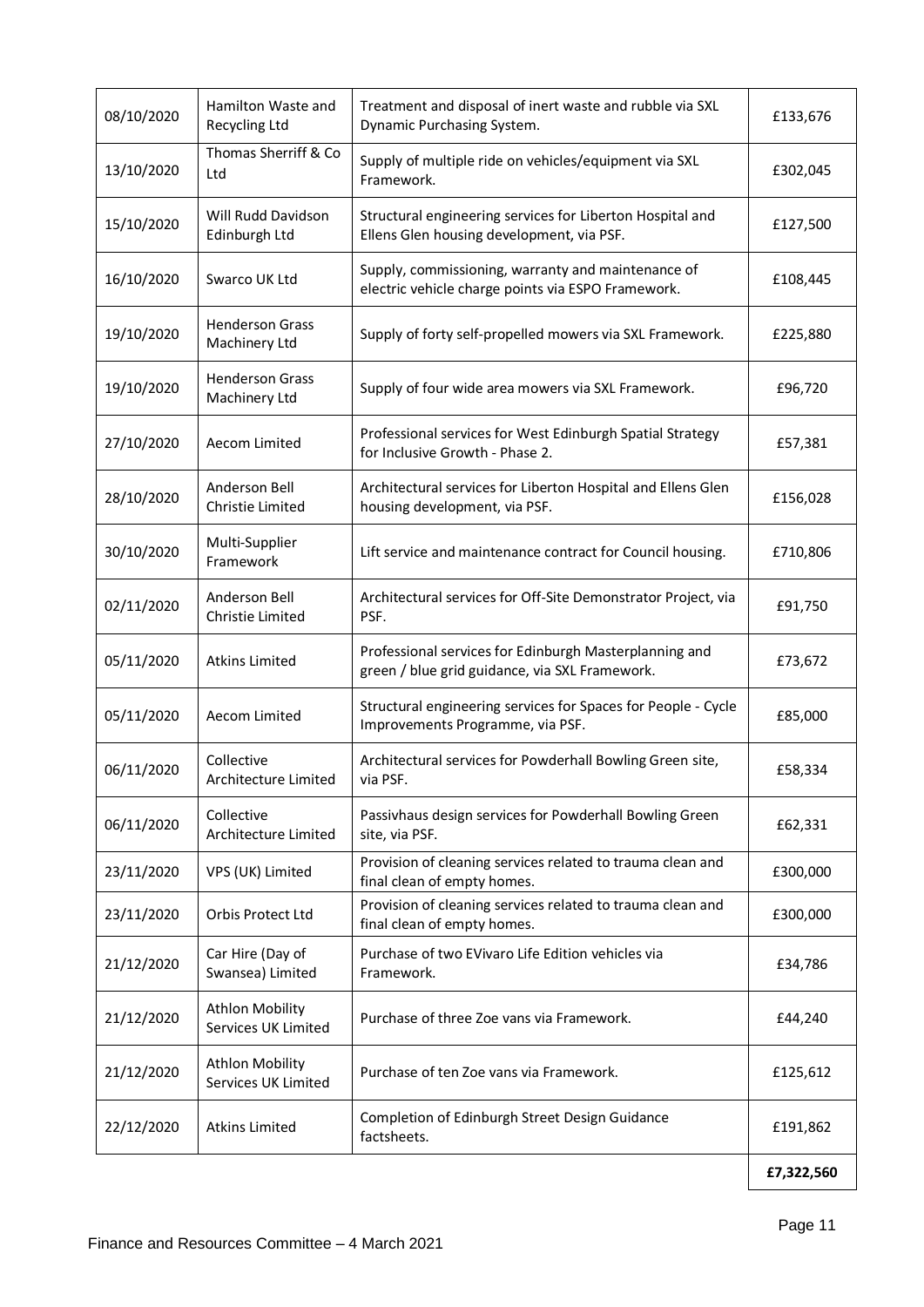|             | <b>Directorate</b>                                  | <b>Resources</b>                                                                                              |              |
|-------------|-----------------------------------------------------|---------------------------------------------------------------------------------------------------------------|--------------|
| <b>Date</b> | <b>Supplier</b>                                     | <b>Contract Description</b>                                                                                   | <b>Value</b> |
| 07/08/2020  | <b>Working Transitions</b><br>Limited               | Outplacement services for staff affected by organisational<br>change and placed on the redeployment register. | £67,520      |
| 20/08/2020  | Multi-Supplier<br>Framework                         | Commercial and residential property advisory services for<br>the Council's operational estate.                | £500,000     |
| 24/09/2020  | <b>Pinsent Masons LLP</b>                           | Specialist legal services.                                                                                    | £100,000     |
| 02/10/2020  | <b>VKY Intelligent</b><br><b>Automation Limited</b> | Robotic process automations in support of the Council's<br>Intelligent Automation programme.                  | £49,000      |
| 23/10/2020  | Metacompliance Ltd                                  | Phishing and simulation awareness tool in support of the<br>Council's cybersecurity arrangements.             | £90,000      |
| 23/10/2020  | <b>Sharp Business</b><br>Systems UK PLC             | Fit out of educational and office furniture for St Crispin's<br>School via SXL Framework.                     | £155,295     |
| 26/10/2020  | <b>Protective Wear</b><br>Supplies Ltd              | Supply of nitrile gloves via SXL PPE Framework.                                                               | £310,000     |
| 30/10/2020  | SMI Int Group Limited                               | PPE equipment and clothing via ESPO Framework.                                                                | £200,000     |
| 16/11/2020  | <b>Holmes Miller Limited</b>                        | Architectural Services for Sciennes Primary School<br>extension, via PSF.                                     | £111,017     |
| 16/11/2020  | Doig & Smith Limited                                | Project management and principal designer services for<br>Sciennes Primary School extension, via PSF.         | £30,000      |
| 24/11/2020  | Currie & Brown UK<br>Limited                        | Project management services for Early Years 2020 Phase 2<br>- wind and watertight works, via PSF.             | £27,482      |
|             |                                                     |                                                                                                               | £1,640,314   |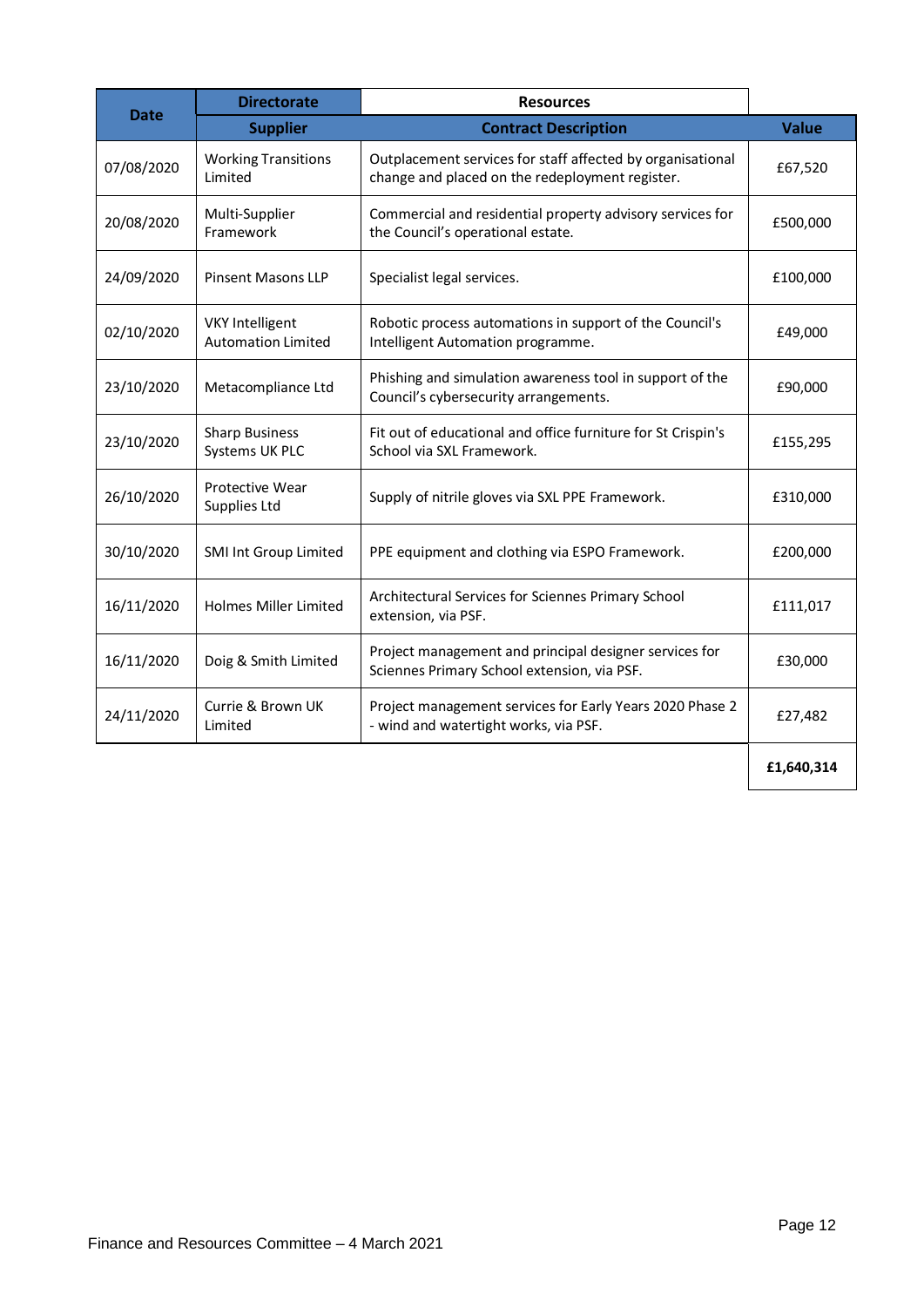#### **Works Contracts**

It is noted there were no works contracts awarded by the Chief Executive's Service, Health and Social Care Partnership or the Communities and Families Directorates.

|             | <b>Directorate</b>                                    | <b>Place</b>                                                                                                      |              |
|-------------|-------------------------------------------------------|-------------------------------------------------------------------------------------------------------------------|--------------|
| <b>Date</b> | <b>Supplier</b>                                       | <b>Contract Description</b>                                                                                       | <b>Value</b> |
| 02/07/2020  | P1 Solutions Ltd                                      | Regeneration works at Westside Plaza.                                                                             | £1,112,067   |
| 06/07/2020  | J Sives Surfacing Ltd                                 | Upgrade pedestrian refuge island on Lasswade Road at<br>Little Learners nursery to comply with current standards. | £28,615      |
| 06/07/2020  | J Sives Surfacing Ltd                                 | Gilmerton Dykes Street - new pedestrian refuge island.                                                            | £29,978      |
| 06/07/2020  | J Sives Surfacing Ltd                                 | Fettes Avenue pedestrian island upgrade.                                                                          | £37,331      |
| 06/07/2020  | J Sives Surfacing Ltd                                 | West Granton Road - new pedestrian refuge island.                                                                 | £83,007      |
| 06/07/2020  | J Sives Surfacing Ltd                                 | Milton Link - high friction surfacing and signage.                                                                | £68,098      |
| 15/07/2020  | <b>Luddon Construction</b><br>Limited                 | Gilmerton Road resurfacing via Transport & Infrastructure<br>Framework (TIF).                                     | £1,166,500   |
| 11/08/2020  | Maclay (Civil<br>Engineering) Limited                 | Quiet Route 6 Grange Road crossing improvements via TIF.                                                          | £400,842     |
| 14/08/2020  | <b>Balfour Beatty Civil</b><br><b>Engineering Ltd</b> | Enabling works contract - City Centre West East Link<br>(CCWEL).                                                  | £398,010     |
| 20/08/2020  | <b>Cornhill Building</b><br>Services Ltd              | Structural repairs at Carnegie Court via Contractor Works<br>Framework (CWF).                                     | £469,555     |
| 31/08/2020  | G Grigg and Sons<br>Limited                           | Roofing works to residencies at Arneil Drive via CWF.                                                             | £220,000     |
| 01/09/2020  | Kiely Bros Ltd                                        | Carriageway surface dressing schemes, various sites across<br>the City, via TIF.                                  | £1,653,653   |
| 18/09/2020  | <b>Atalian Servest</b><br>Security Limited            | Installation of electric vehicle charging points.                                                                 | £211,337     |
| 23/09/2020  | Watson & Lyall Ltd                                    | Glazed screen replacement to properties in Williamfield<br>Square.                                                | £56,938      |
| 02/10/2020  | T. & N. Gilmartin<br>(Contractors) Limited            | Quiet Route 61 Gilmerton to Innocent Railway, via TIF.                                                            | £250,364     |
| 12/10/2020  | Consult Lift Services<br>Ltd                          | Lift upgrade programme FY 2020-21.                                                                                | £676,616     |
| 12/10/2020  | Boston Networks Ltd                                   | CCTV upgrades to Inchmickery Court.                                                                               | £26,567      |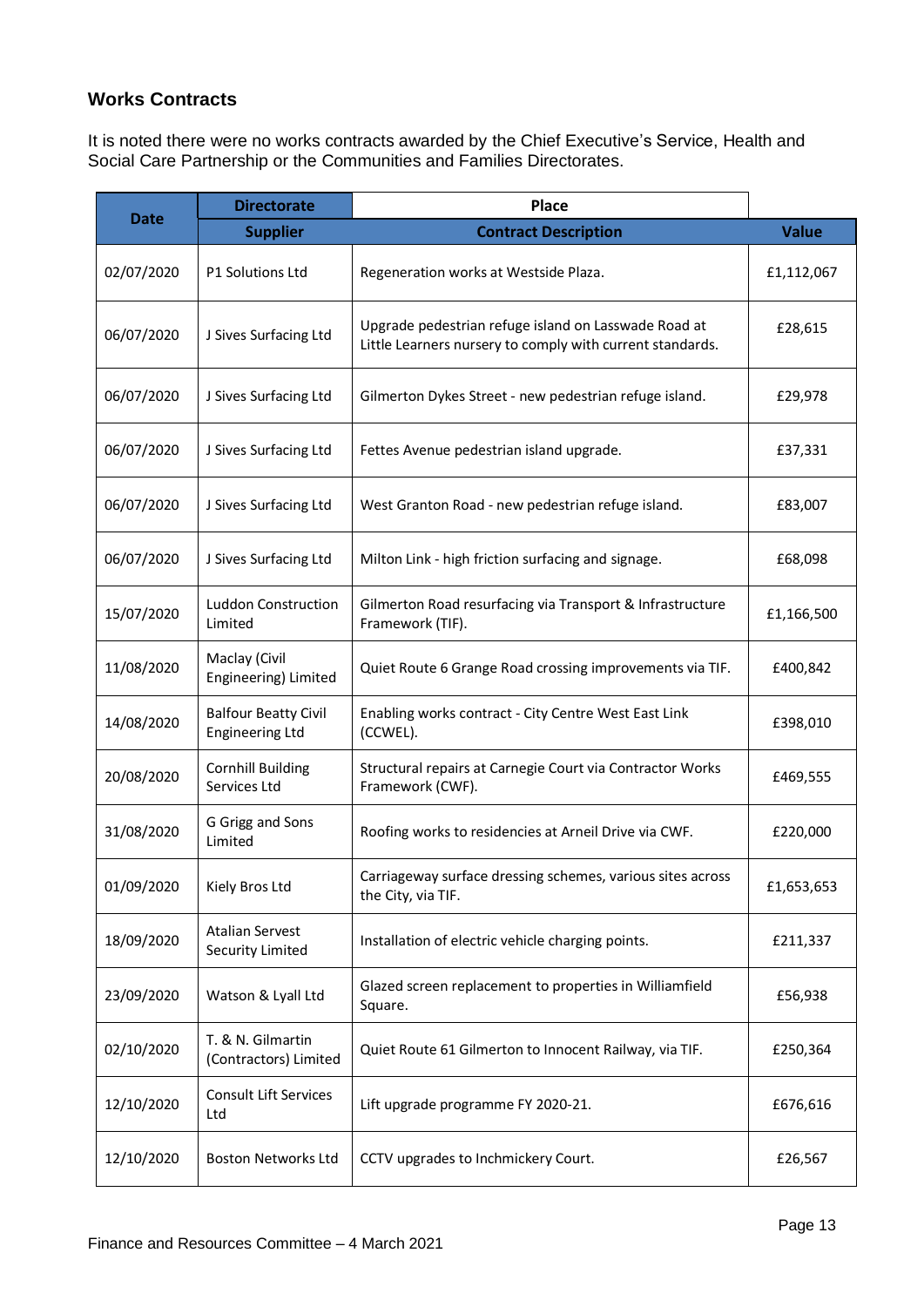| 28/10/2020 | Everwarm Ltd                                | Installation of internal wall insulation to domestic<br>properties citywide, via SXL Framework.               | £303,000    |
|------------|---------------------------------------------|---------------------------------------------------------------------------------------------------------------|-------------|
| 04/11/2020 | Everwarm Ltd                                | Installation of cavity wall insulation to domestic properties<br>citywide, via SXL Framework.                 | £534,463    |
| 04/11/2020 | <b>GMG Contractors Ltd</b>                  | Installation of external wall insulation to domestic<br>properties in the Dumbryden area, via SXL Framework.  | £615,000    |
| 25/11/2020 | V.H.E. Construction<br><b>PLC</b>           | Removal of waste material from gardens and woodland<br>following landslide in Craiglockhart.                  | £155,000    |
| 25/11/2020 | Sers Energy Solutions<br>(Scotland) Limited | Installation of external wall insulation to domestic<br>properties in the Oxgangs area, via SXL Framework.    | £964,000    |
| 01/12/2020 | <b>MP Rendering</b><br>Limited              | Installation of external wall insulation to domestic<br>properties in the Gracemount area, via SXL Framework. | £808,000    |
|            |                                             |                                                                                                               | £10,268,941 |

| <b>Date</b> | <b>Directorate</b>                         | <b>Resources</b>                                                                                               |              |
|-------------|--------------------------------------------|----------------------------------------------------------------------------------------------------------------|--------------|
|             | <b>Supplier</b>                            | <b>Contract Description</b>                                                                                    | <b>Value</b> |
| 27/07/2020  | <b>Ideal Flooring Solutions</b><br>Limited | Replacement floor tile coverings for Drumbrae Hub office<br>via Domestic Repair & Maintenance (DRM) Framework. | £25,301      |
| 31/07/2020  | Maxi Construction Ltd                      | Balerno High School, refurbishment works via CWF.                                                              | £3,377,585   |
| 13/08/2020  | <b>Apex Contracts Limited</b>              | Roof repairs, chimney render works and internal common<br>repairs to properties in Clerk Street.               | £46,562      |
| 19/08/2020  | <b>FES Ltd</b>                             | Oxgangs Library, mechanical engineering services via<br>CWF.                                                   | £402,515     |
| 11/09/2020  | <b>Clark Contracts Ltd</b>                 | Multiple trade services to Mortonhall Crematorium via<br>CWF.                                                  | £316,277     |
| 06/10/2020  | <b>FES Ltd</b>                             | Mechanical engineering services for Blackhall Library, via<br>CWF.                                             | £326,301     |
| 13/10/2020  | Dacoll Electrical<br>Contracting Ltd       | Electrical installation works for Benmore Outdoor Centre,<br>via CWF.                                          | £1,053,418   |
| 20/10/2020  | James Breck Ltd                            | Repairs to mutual chimneys, various properties on South<br>Bridge and Niddry Street.                           | £30,998      |
| 03/11/2020  | <b>Apex Developments</b><br>Limited        | Repairs to roofs, gutters, downpipes and all associated<br>works, Ferry Road Drive.                            | £62,266      |
| 12/11/2020  | <b>Cornhill Building</b><br>Services Ltd   | Stonework and masonry works to City Chambers, via<br>CWF.                                                      | £1,689,288   |
| 03/12/2020  | Servest Arthur McKay<br>Limited            | Leith Academy electrical installation works.                                                                   | £2,310,963   |
|             |                                            |                                                                                                                | £9,641,474   |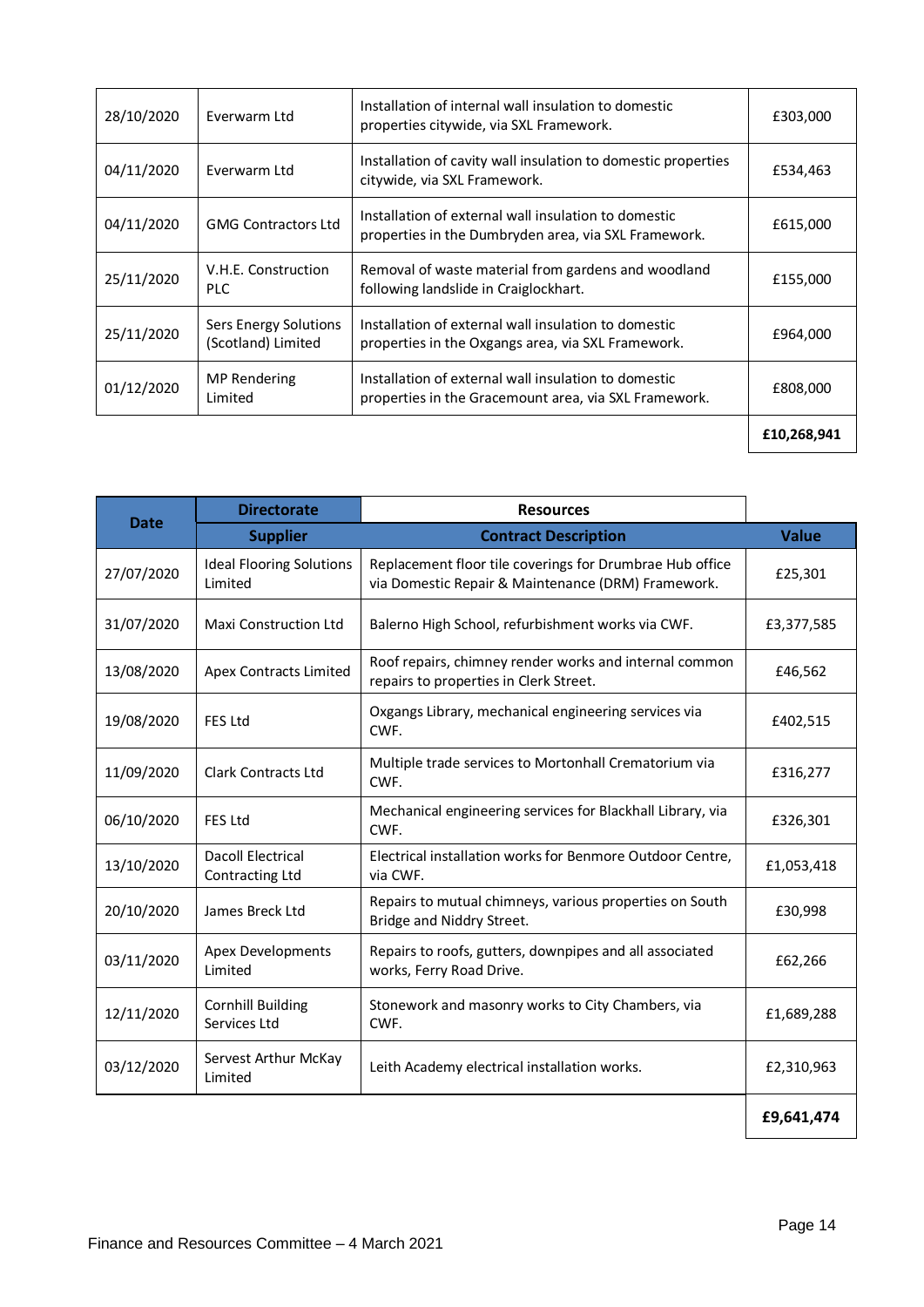## **Appendix 2 – Contracts awarded under the Waiver of CSOs by Delegated Authority**

| <b>Waiver</b>  | <b>Directorate</b>                            | <b>Chief Executive's Service</b>                                                                                           |              |
|----------------|-----------------------------------------------|----------------------------------------------------------------------------------------------------------------------------|--------------|
| No.            | <b>Supplier</b>                               | Description / Justification for waiver                                                                                     | <b>Value</b> |
| Waiver<br>2275 | Scottish Council<br>Development &<br>Industry | Annual subscription to Scottish Council for Development and<br>Industry.                                                   | £20,681      |
| Waiver<br>2287 | Keirfield Ltd                                 | Specialist support to the Electoral Management Board (EMB),<br>third party funded, Council acting as administrator to EMB. | £20,000      |
| Waiver<br>2364 | Delib Limited                                 | ICT software, promoting and recording Council consultations,<br>service continuity.                                        | £8,995       |
| Waiver<br>2371 | Idox Plc                                      | E-count system for Council by-election, approved for use by<br>Scottish Government, best interests.                        | £28,342      |
| Waiver<br>2426 | S L M Tanner QC                               | Supporting independent inquiry, best interests.                                                                            | £150,000     |
| Waiver<br>2436 | Continuity2 Ltd                               | Resilience Management Information System, continuity of<br>service.                                                        | £48,000      |
|                |                                               |                                                                                                                            | £276,018     |

The following relate to the period 1 July – 31 December 2020.

| <b>Waiver</b>  | <b>Directorate</b>                   | <b>Communities and Families</b>                                                                                              |              |
|----------------|--------------------------------------|------------------------------------------------------------------------------------------------------------------------------|--------------|
| No.            | <b>Supplier</b>                      | Description / Justification for waiver                                                                                       | <b>Value</b> |
| Waiver<br>2284 | Port Edgar<br><b>Watersports CIC</b> | Facilitation of NAT 5 maritime course, best interests.                                                                       | £10,948      |
| Waiver<br>2285 | Gold and Gray Soccer<br>Academy Ltd  | Football academies to support attainment, best interests.                                                                    | £49,900      |
| Waiver<br>2288 | <b>Edict Training Ltd</b>            | Attainment tracking system in schools, bespoke provision,<br>consistent with existing and other local authorities.           | £20,000      |
| Waiver<br>2295 | <b>BT Redcare</b>                    | Connectivity fibre lines between CCTV centres across the<br>Council estate, proprietary.                                     | £14,000      |
| Waiver<br>2303 | Muddy Faces Ltd                      | Protective clothing for outdoor all year learning activities, best<br>interests.                                             | £49.000      |
| Waiver<br>2309 | Scott Direct Ltd                     | Hand sanitiser and dispensers for schools and nurseries, due to<br>Covid-19 pandemic, urgent need and shortage in suppliers. | £110,166     |
| Waiver<br>2315 | <b>Bernard Hunter</b><br>Limited     | Two containers for Royal High School storage, best interests.                                                                | £7,380       |
| Waiver<br>2318 | <b>MW Guest House</b>                | Homeless accommodation for those at increased risk during the<br>Covid-19 pandemic.                                          | £100,000     |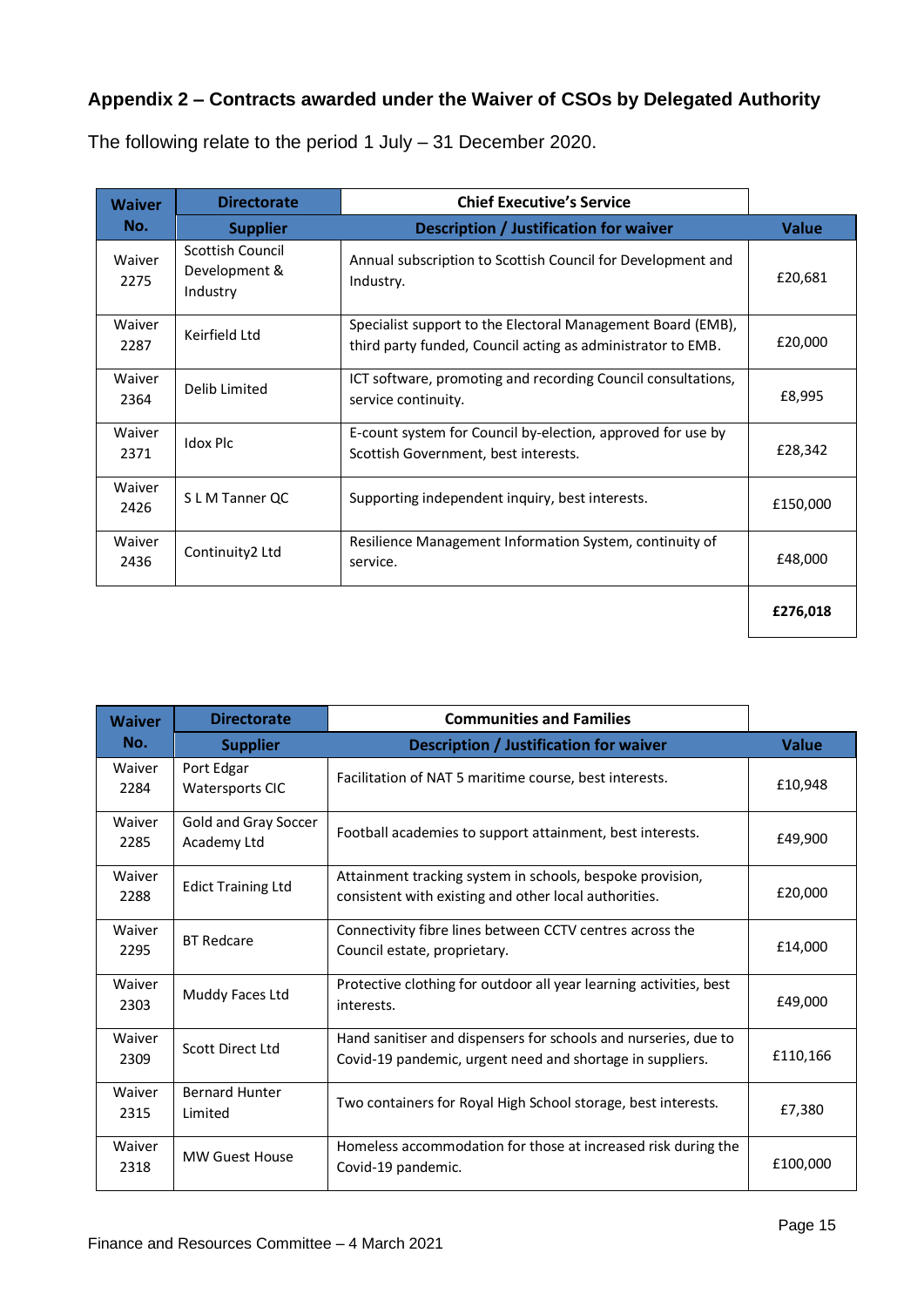| Waiver<br>2319 | Canadale Guest<br>House                                | Homeless accommodation for those at increased risk during the<br>Covid-19 pandemic.                                          | £100,000 |
|----------------|--------------------------------------------------------|------------------------------------------------------------------------------------------------------------------------------|----------|
| Waiver<br>2320 | Capability Scotland                                    | Childcare support service for inclusion of children with<br>additional support needs in mainstream childcare settings.       | £199,051 |
| Waiver<br>2322 | Adapt Scotland Ltd                                     | Intensive programme for a family for whom the Council is<br>providing post adoption support.                                 | £30,000  |
| Waiver<br>2323 | Mind of My Own Ltd                                     | Specific ICT software which allows 'looked after young people'<br>to source training and feedback opinions.                  | £32,853  |
| Waiver<br>2333 | Jack Kane<br><b>Community Centre</b>                   | Engagement support for St Francis Primary School pupils and<br>families, best interests.                                     | £14,000  |
| Waiver<br>2335 | The Skillzone<br>(Scotland) Ltd                        | Accredited training provider to support those at risk of removal<br>from mainstream education, PEF funded.                   | £25,000  |
| Waiver<br>2336 | Lion Safety Ltd                                        | Face coverings for High Schools as a result of Covid-19<br>pandemic, urgent requirement.                                     | £24,000  |
| Waiver<br>2337 | Playfair House Hotel                                   | Exclusive use of this hotel as accommodation for homeless<br>people at increased risk during the Covid-19 pandemic.          | £135,000 |
| Waiver<br>2338 | M McHardy                                              | Counselling and religious support within Holy Rood High School,<br>continuity of service.                                    | £10,800  |
| Waiver<br>2339 | <b>CPP Trading Group</b><br>T/A Clyde Paper &<br>Print | Hand sanitiser and dispensers for schools and nurseries, due to<br>Covid-19 pandemic, urgent need and shortage in suppliers. | £24,580  |
| Waiver<br>2347 | The Action Group                                       | Specialist support programme, due to Covid-19, for children<br>and young people with disabilities, over October holidays.    | £7,000   |
| Waiver<br>2347 | Lothian Autistic<br>Society                            | Specialist support programme, due to Covid-19, for children<br>and young people with disabilities, over October holidays.    | £12,912  |
| Waiver<br>2348 | Love@care Ltd                                          | Emergency placement for young person after breakdown in<br>arrangements, no availability from contracted supplier.           | £49,000  |
| Waiver<br>2349 | Action For Children                                    | Increased costs for outreach services with a short break respite<br>provision, best interests.                               | £21,180  |
| Waiver<br>2355 | Edinburgh Living<br><b>MMR LLP</b>                     | Homeless accommodation during Covid-19 pandemic.                                                                             | £200,000 |
| Waiver<br>2356 | Jack Kane<br><b>Community Centre</b>                   | Early intervention programme in the five local area primary<br>schools, best interests.                                      | £22,800  |
| Waiver<br>2358 | <b>Intercultural Youth</b><br>Scotland                 | Anti-racism education project, Royal High School, tailored<br>programme to suit needs of pupils, best interests.             | £5,760   |
| Waiver<br>2362 | Renaissance Learning<br>UK Ltd                         | ICT related curriculum delivery support for primary schools,<br>already in use by a number of schools, best interests.       | £75,000  |
| Waiver<br>2367 | <b>Basil Paterson Middle</b><br>School                 | Specialist support for two children in mainstream education<br>with additional needs.                                        | £30,000  |
| Waiver<br>2374 | <b>Intercultural Youth</b><br>Scotland                 | Anti-racism education project, Liberton High School, tailored<br>programme to suit needs of pupils, best interests.          | £5,760   |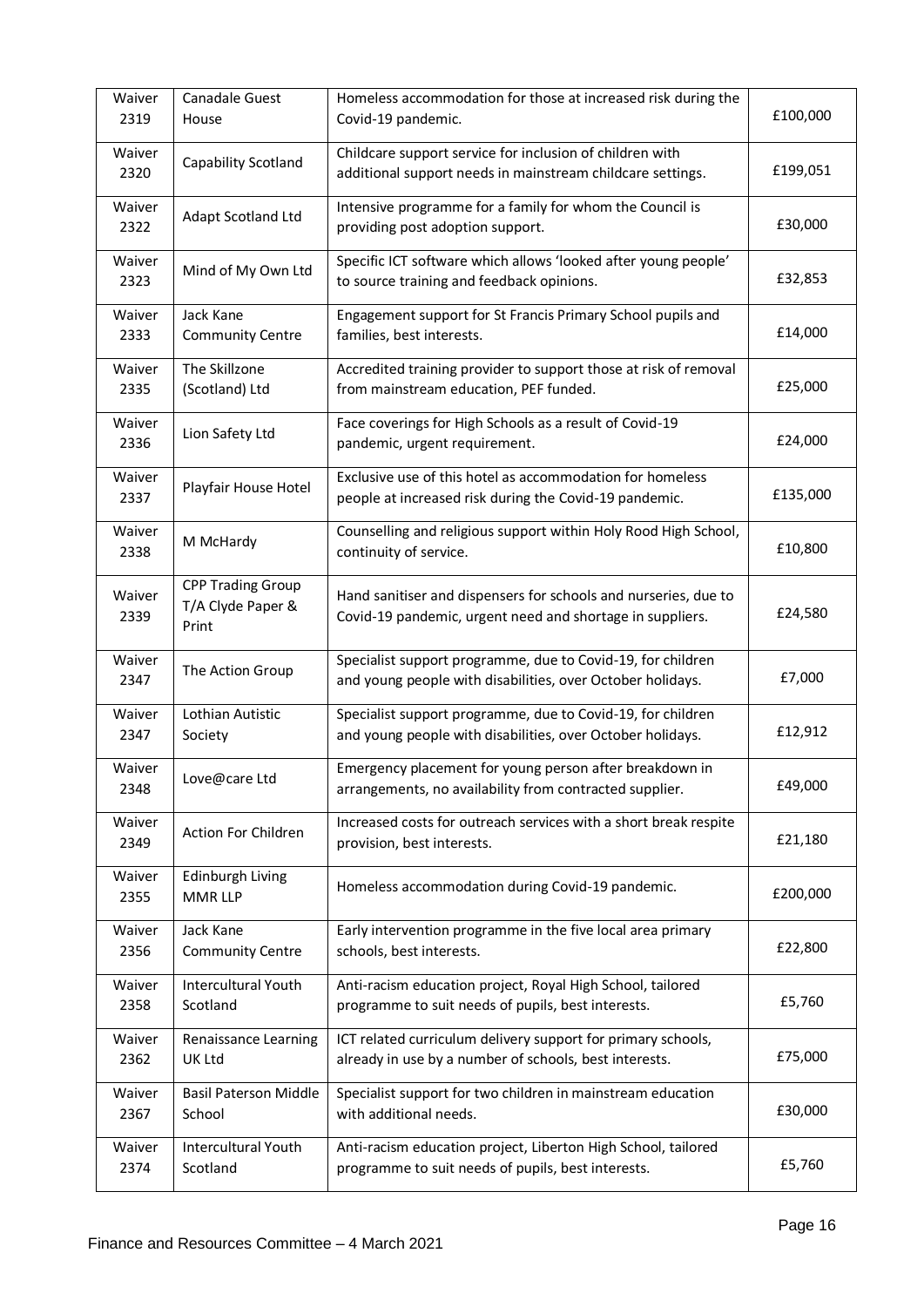| Waiver<br>2378 | <b>Calabar Education</b><br>Consultants Ltd        | Specialist equality related support to schools.                                                                                         | £9,500     |
|----------------|----------------------------------------------------|-----------------------------------------------------------------------------------------------------------------------------------------|------------|
| Waiver<br>2379 | Matta Products UK                                  | Quality playground safety surface, sole supplier of specific<br>requirements, not available through SXL Framework.                      | £49,999    |
| Waiver<br>2380 | Old Waverley Hotel<br>Limited                      | Homeless accommodation during Covid-19 pandemic.                                                                                        | £100,000   |
| Waiver<br>2388 | U-Evolve                                           | Therapeutic services for schools, continuity of service and<br>support with pupils.                                                     | £22,000    |
| Waiver<br>2389 | Simon Community<br>Scotland                        | Homelessness and Rough Sleeping Action Group, link officers<br>for rapid access, third party funded.                                    | £29,000    |
| Waiver<br>2390 | <b>Premier Inn Business</b><br>Account             | Temporary accommodation for homeless during Covid-19, best<br>interests.                                                                | £250,000   |
| Waiver<br>2391 | <b>Ballantrae Hotel</b>                            | Temporary accommodation for homeless during Covid-19, best<br>interests.                                                                | £249,000   |
| Waiver<br>2392 | <b>Ballantrae Hotel</b><br>Group / Albany Hotel    | Temporary accommodation for homeless during Covid-19, best<br>interests.                                                                | £250,000   |
| Waiver<br>2396 | Action For Children                                | Specialist unit support for young people with complex<br>education needs.                                                               | £40,000    |
| Waiver<br>2400 | Cameron Veitch                                     | Temporary accommodation for homeless during Covid-19, best<br>interests.                                                                | £20,000    |
| Waiver<br>2401 | <b>G</b> Menzies                                   | PEF funded basketball sessions for schools.                                                                                             | £9,000     |
| Waiver<br>2407 | Dr S Rieuwerts                                     | Trainee support for German attainment in schools, third party<br>funded.                                                                | £16,800    |
| Waiver<br>2411 | Pentagull Ltd                                      | Electronic booking system to allow the public to book visits to<br>Council libraries as a result of Covid-19, best interests.           | £8,700     |
| Waiver<br>2413 | Edinburgh Voluntary<br><b>Organisation Council</b> | Extension to enable development of Council wide approach to<br>commissioning and support to voluntary organisations, best<br>interests. | £59,170    |
| Waiver<br>2422 | <b>Cameron Guest</b><br>House Group                | Temporary accommodation for homeless during Covid-19, best<br>interests.                                                                | £150,000   |
| Waiver<br>2428 | <b>Landcare Solutions</b><br>(Scotland) Ltd        | Specialist artificial play grass and safety surface, not available<br>through SXL Framework.                                            | £49,999    |
| Waiver<br>2431 | Gold and Gray Soccer<br>Academy Ltd                | PEF funded football coaching, best interests.                                                                                           | £25,000    |
| Waiver<br>2433 | <b>Global MSC Security</b><br>Limited              | Data transmission survey as part of Public Realm CCTV scoping<br>exercise.                                                              | £8,400     |
|                |                                                    |                                                                                                                                         | £2,732,658 |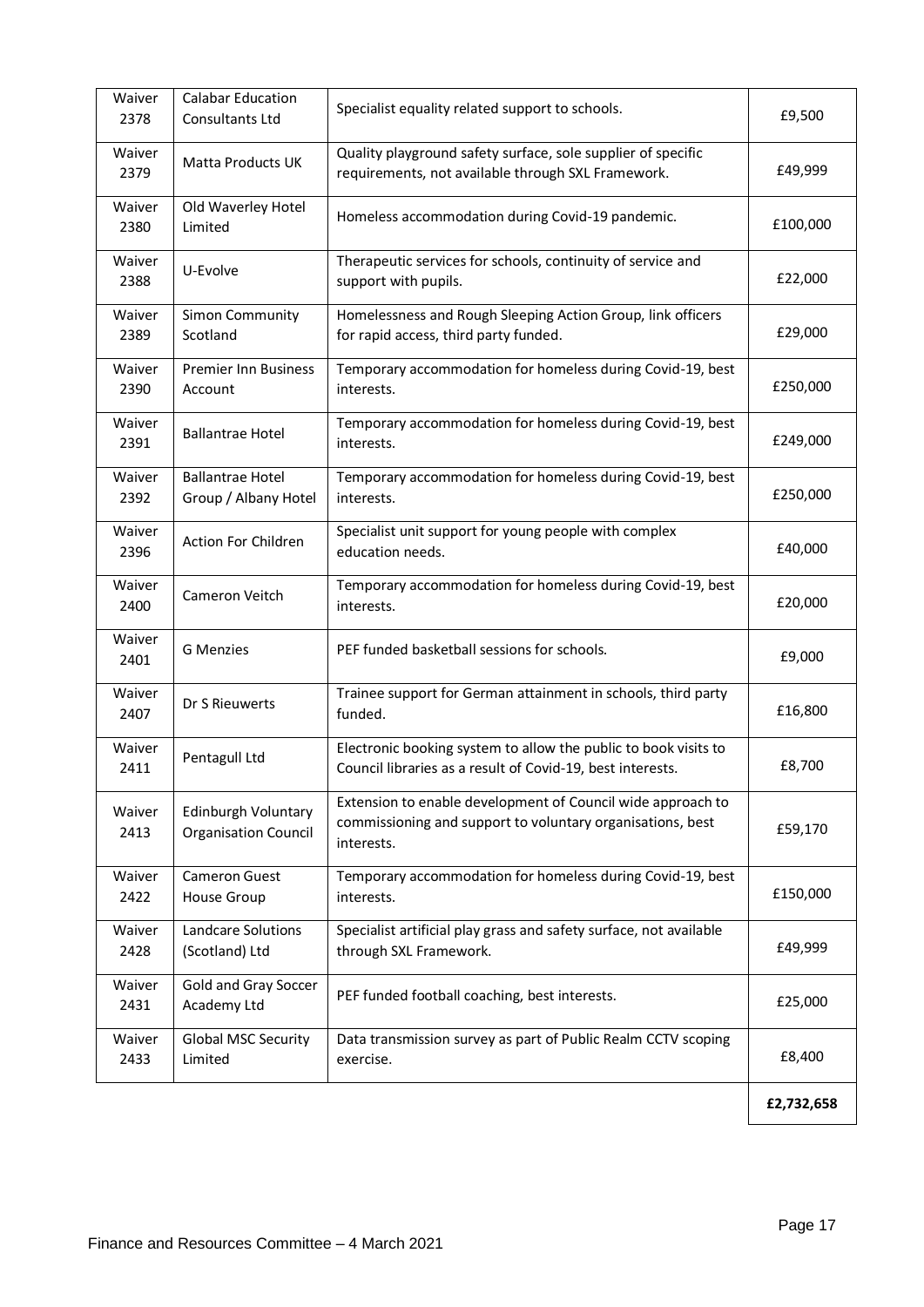| <b>Waiver</b>  | <b>Directorate</b>                                     | <b>Health and Social Care Partnership</b>                                                                         |              |
|----------------|--------------------------------------------------------|-------------------------------------------------------------------------------------------------------------------|--------------|
| No.            | <b>Supplier</b>                                        | <b>Description / Justification for waiver</b>                                                                     | <b>Value</b> |
| Waiver<br>2297 | Irwin Mitchell LLP                                     | Legal services for care placements, new 'one off' requirement<br>at short notice.                                 | £45,000      |
| Waiver<br>2302 | <b>Scottish Care</b><br>Commercial                     | Essential care home support, sole provider across Scottish<br>authorities, best interests.                        | £183,696     |
| Waiver<br>2306 | Scottish Huntington's<br>Association                   | Specialist support for individuals with Huntington's Disease,<br>funded by NHS Lothian.                           | £42,448      |
| Waiver<br>2307 | Multiple Sclerosis<br><b>Therapy Centre</b><br>Lothian | Specialist support for individuals with Multiple Sclerosis,<br>funded by NHS Lothian.                             | £36,500      |
| Waiver<br>2311 | Spotlight Support<br>C.I.C.                            | Support to individuals with learning disabilities for access to<br>further education, best interests.             | £35,000      |
| Waiver<br>2312 | <b>Reed Specialist</b><br>Recruitment                  | Temporary staff for kitchen and care staff across a number of<br>care homes, best interests.                      | £160,000     |
| Waiver<br>2316 | <b>Teal Furniture Ltd</b>                              | Furniture for care homes from specialist provider in this field,<br>best interests.                               | £45,000      |
| Waiver<br>2344 | Circle                                                 | Continuation of support for young people relating to drug and<br>alcohol abuse, best interests.                   | £25,183      |
| Waiver<br>2350 | Edinburgh Voluntary<br><b>Organisations Council</b>    | Continuity of service for delivery of community development<br>intervention, procurement delayed due to Covid-19. | £200,000     |
| Waiver<br>2360 | Link Up Women's<br><b>Support Centre</b>               | Mental health and wellbeing services, service continuity.                                                         | £21,764      |
| Waiver<br>2369 | TM&R Ltd                                               | Subscription to The Addiction Recovery Companion<br>application.                                                  | £22,670      |
|                |                                                        |                                                                                                                   | £817,261     |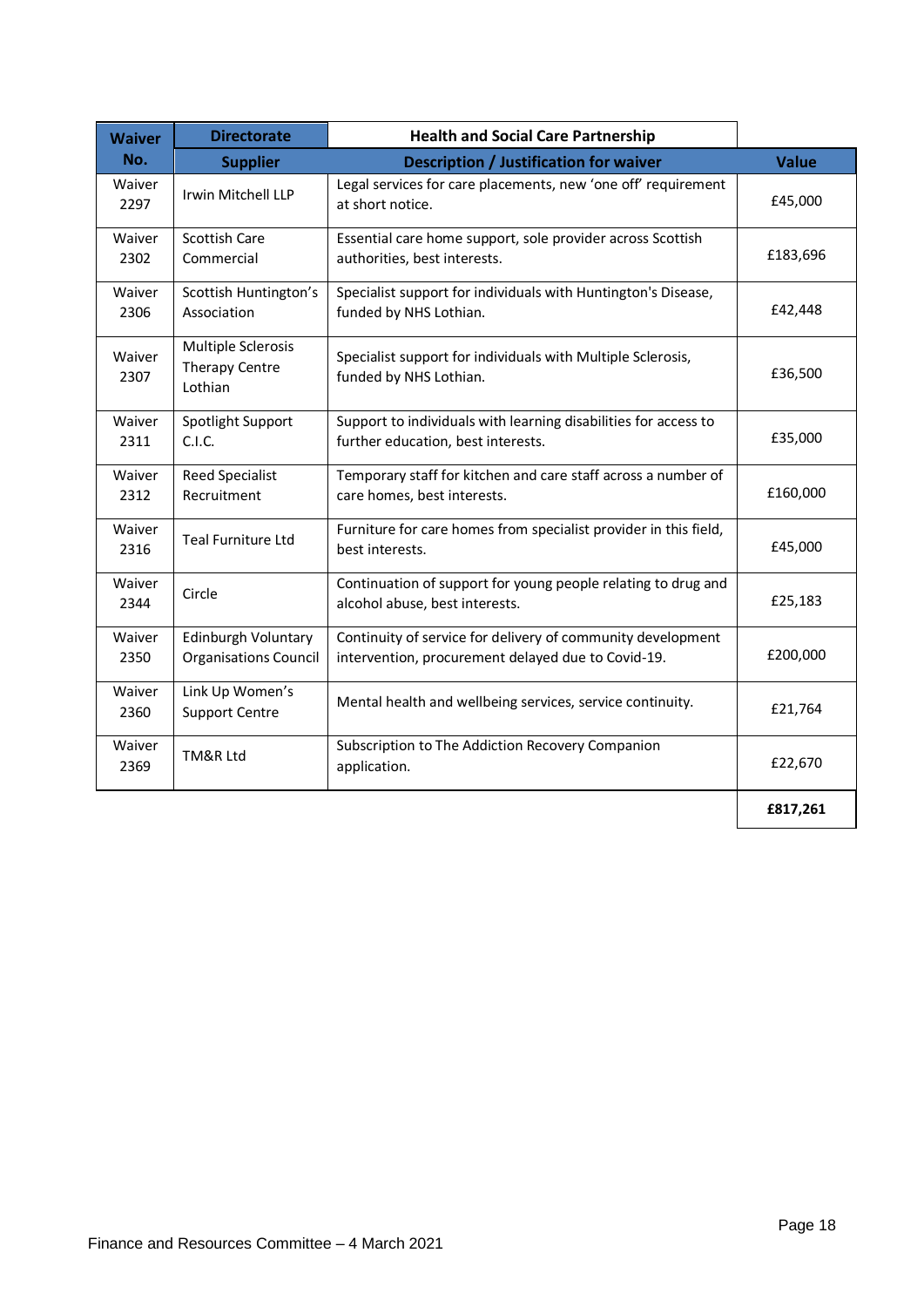| <b>Waiver</b>  | <b>Directorate</b>                                             | <b>Place</b>                                                                                                                      |              |
|----------------|----------------------------------------------------------------|-----------------------------------------------------------------------------------------------------------------------------------|--------------|
| No.            | <b>Supplier</b>                                                | <b>Description / Justification for waiver</b>                                                                                     | <b>Value</b> |
| Waiver<br>2278 | Network Rail                                                   | Support and work on Powderhall Railway Path, Network Rail<br>as asset owner, proprietary.                                         | £10,000      |
| Waiver<br>2279 | North Edinburgh Arts<br>Ltd                                    | Community engagement to support design of Active Travel<br>route, provider with knowledge of community, best interests.           | £12,000      |
| Waiver<br>2280 | Reactec Limited                                                | Extension to contract for Health & Safety related monitoring<br>system, best interests.                                           | £25,000      |
| Waiver<br>2292 | Edinburgh Chamber<br>of Commerce                               | Business development function to support existing businesses<br>on the new tram route, best interests.                            | £60,000      |
| Waiver<br>2293 | Parity Professionals<br>Limited                                | Specialist consultancy and knowledge for Edinburgh and<br>South East Scotland City Region Deal, best interests.                   | £6,000       |
| Waiver<br>2300 | <b>Hako Machines</b><br>Limited                                | Specific parts for existing compact road sweepers, sole<br>supplier.                                                              | £15,000      |
| Waiver<br>2305 | D Stewart Fencing                                              | Short term supply of street name-plates until new contract is<br>tendered, best interests.                                        | £10,000      |
| Waiver<br>2310 | <b>ACS Physical Risk</b><br>Control Ltd                        | Asbestos Management System implementation, best<br>interests.                                                                     | £29,400      |
| Waiver<br>2325 | <b>Granart Limited</b>                                         | Bespoke memorialisation for the crematorium to a set design<br>to match with others already in situ.                              | £25,000      |
| Waiver<br>2326 | Innovyze Limited                                               | Specialist river modelling software for the development of<br>Surface Water Management Plans (SWMP), sole supplier.               | £16,100      |
| Waiver<br>2327 | Kerrs Removals                                                 | Storage for a tenant due to ongoing difficulties and delays<br>with contractors carrying our adaptations, best interests.         | £7,500       |
| Waiver<br>2332 | Indigo House Group<br>Ltd                                      | Specialist consultancy to help inform the City Plan 2030,<br>urgent requirement.                                                  | £18,440      |
| Waiver<br>2340 | Hutton + Rostron<br>Environmental<br>Investigations<br>Limited | Update to masonry and timber survey of Powderhall Stables,<br>previously undertaken by supplier in 2018, best interests.          | £5,805       |
| Waiver<br>2341 | Scottish Lime Centre<br>Trust                                  | Sole specialist supplier to test and sample rendering to allow<br>repairs works to traditional and historic Council properties.   | £10,000      |
| Waiver<br>2342 | The Whin Marketing<br>Company Ltd                              | Urgent update and maintenance of Council<br>www.edinburgh.org website, best interests.                                            | £15,750      |
| Waiver<br>2346 | Under One Roof                                                 | Impartial advice on repairs and maintenance for flat owners<br>and advisers working with owners in Scotland, sole supplier.       | £20,808      |
| Waiver<br>2352 | <b>Pump Action Limited</b>                                     | Urgent health and safety related repairs to Ross Fountain.                                                                        | £12,164      |
| Waiver<br>2353 | <b>Stage Electrics</b>                                         | Specialist repairs to ensure that lifting operations on stage are<br>undertaken in accordance with health and safety legislation. | £10,243      |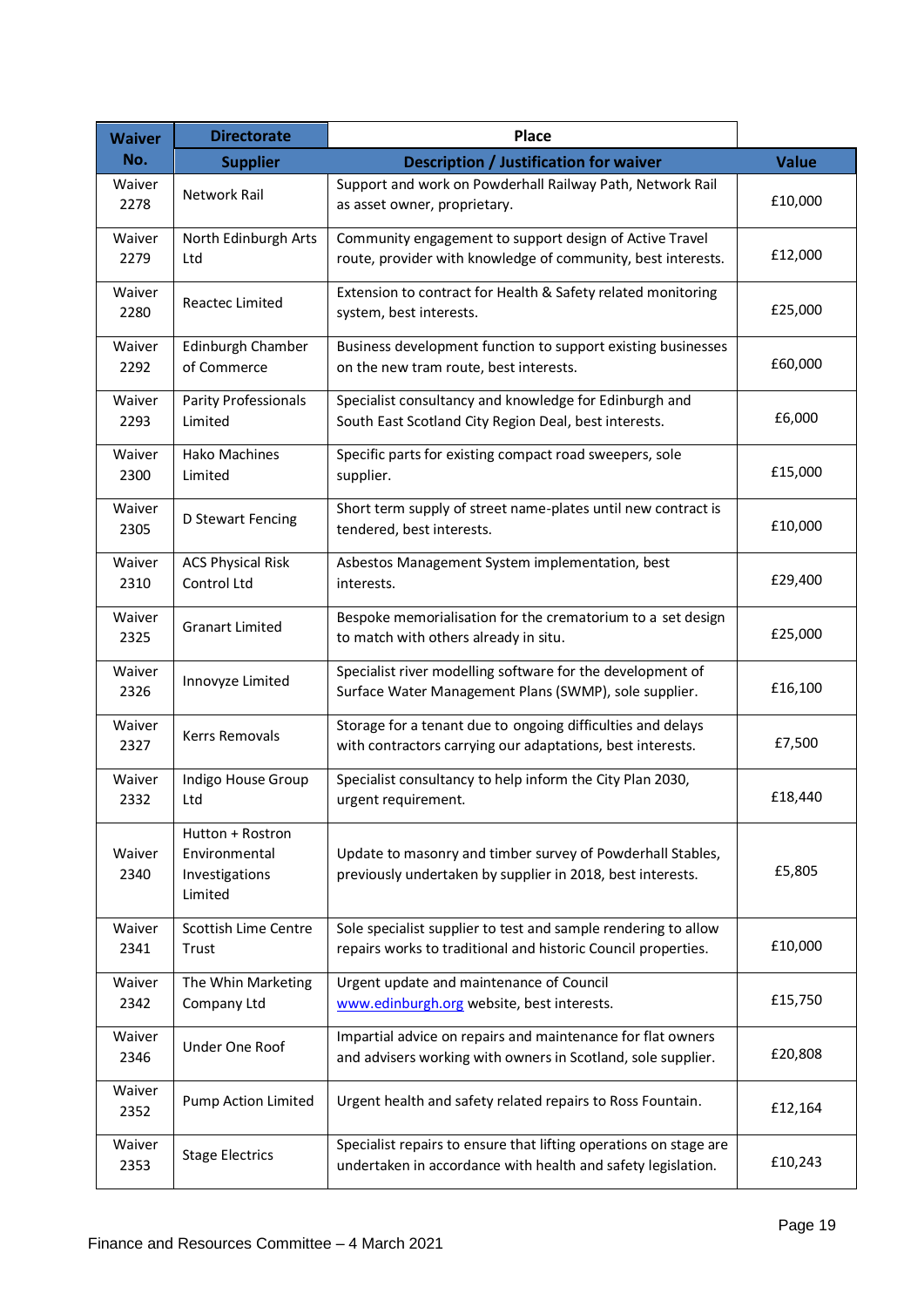| Waiver<br>2357 | SeatGeek<br>Entertainment Ltd                      | Usher Hall, proprietary ticketing software.                                                                                 | £40,000  |
|----------------|----------------------------------------------------|-----------------------------------------------------------------------------------------------------------------------------|----------|
| Waiver<br>2359 | Powderhall Bronze<br>Ltd                           | Replacement, by original supplier, of five bronze cast pigeons<br>and repairs to three damaged bronze pigeons from Elm Row. | £12,000  |
| Waiver<br>2361 | Scotbark                                           | Short term extension for play-grade wood chip until new<br>contract tendered, best interests.                               | £49,999  |
| Waiver<br>2363 | Lookers Plc                                        | Purchase of vehicles to support research project into<br>emerging vehicle charging technology, third party funded.          | £80,000  |
| Waiver<br>2366 | United Kingdom<br><b>Accreditation Service</b>     | Annual quality assessment of scientific services, sole provider.                                                            | £18,000  |
| Waiver<br>2368 | <b>Tradstocks Ltd</b>                              | Short term extension to existing contract for natural stone<br>whilst tendering is undertaken, best interests.              | £200,000 |
| Waiver<br>2370 | <b>CCG Scotland Ltd</b>                            | Additional road works at Leith Fort project, by the original<br>contractor who undertook remainder of the works.            | £32,127  |
| Waiver<br>2372 | <b>British</b><br>Telecommunications<br><b>PLC</b> | Alterations to existing BT cabling, to enable repairs works to<br>traditional and historic properties, proprietary.         | £43,735  |
| Waiver<br>2373 | <b>British</b><br>Telecommunications<br><b>PLC</b> | Proprietary communications lines for traffic signals control,<br>due to be replaced during 2021.                            | £58,475  |
| Waiver<br>2375 | <b>TESGL Limited</b>                               | Continuance of service for current metering system and<br>associated billing for Council properties, best interests.        | £15,342  |
| Waiver<br>2376 | Air Monitors Ltd                                   | Air Monitors to monitor air quality in the city, sole supplier,<br>third party funded.                                      | £80,211  |
| Waiver<br>2377 | Penna PLC                                          | Recruitment support to source suitably qualified Health and<br>Safety Manager, best interests.                              | £49,000  |
| Waiver<br>2381 | <b>British</b><br>Telecommunications<br><b>PLC</b> | Communications lines to allow synchronised traffic signal<br>control, supplier of existing telecoms lines, proprietary.     | £182,000 |
| Waiver<br>2385 | <b>RTEM Ltd</b>                                    | Classification system for traffic signal controller to support<br>bus priority, sole supplier.                              | £6,418   |
| Waiver<br>2397 | Zetasafe Limited                                   | Electronic asset management system for Legionella<br>compliance, proprietary system.                                        | £12,437  |
| Waiver<br>2404 | Groundwater<br><b>Dynamics Ltd</b>                 | Bespoke, sewage network drainage solution, third party<br>funding.                                                          | £68,250  |
| Waiver<br>2405 | <b>KC Scaffolding Ltd</b>                          | Temporary scaffolding for Salvesen Steps and River Almond<br>Walkway until permanent capital project can be undertaken.     | £30,000  |
| Waiver<br>2406 | Br Hallworth Ltd                                   | Continuance of support and maintenance of proprietary<br>SPRUCE tram software system.                                       | £22,500  |
| Waiver<br>2409 | Multi-Supplier<br>Framework                        | Short term extension to winter contingency framework until<br>new contract is in place.                                     | £250,000 |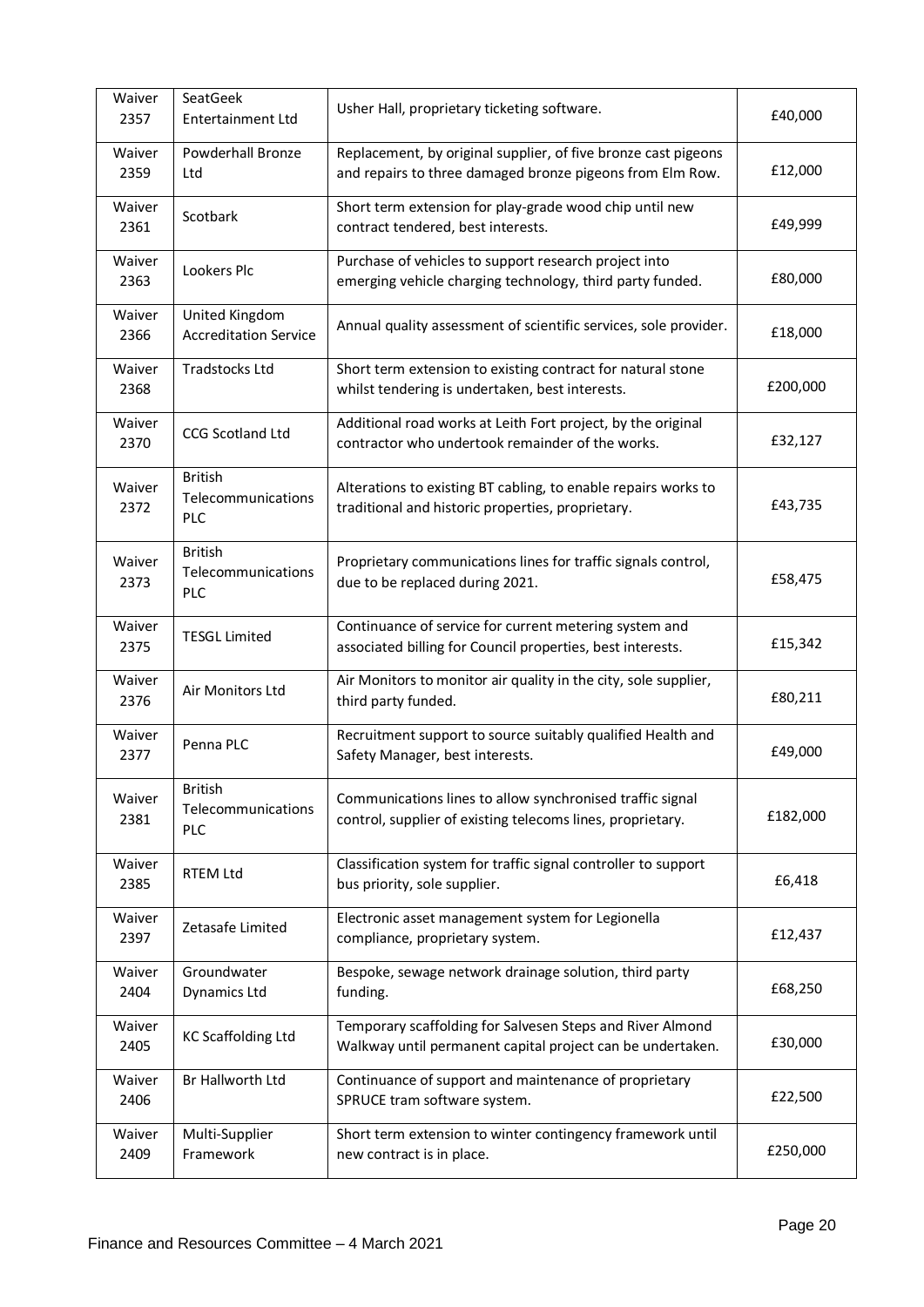| Waiver<br>2412 | Rhinowash Ltd                                              | Vehicle washers for Seafield depot to match existing across<br>the Council estate until new tender undertaken.               | £8,751     |
|----------------|------------------------------------------------------------|------------------------------------------------------------------------------------------------------------------------------|------------|
| Waiver<br>2415 | ESRI (UK) Ltd                                              | Annual Maintenance of proprietary ICT web-mapping service.                                                                   | £11,895    |
| Waiver<br>2416 | Insite Energy Ltd                                          | Short term metering and billing services for direct heating at<br>Greendykes properties until strategic solution identified. | £10,000    |
| Waiver<br>2417 | Prettybright Ltd                                           | Urgent requirement to project manage the Shop Local<br>campaign.                                                             | £24,288    |
| Waiver<br>2418 | <b>Healthmatic Limited</b>                                 | Counter sensors for public conveniences, contract extension<br>to continue monitoring during Covid-19 situation.             | £10,000    |
| Waiver<br>2419 | Zipporah Ltd                                               | Online booking system due to Covid-19 for taxi and private<br>hire car driver licences to book compulsory training course.   | £11,900    |
| Waiver<br>2421 | IOM Consulting Ltd                                         | Urgent asbestos consultancy support, best interests.                                                                         | £10,918    |
| Waiver<br>2423 | <b>GB Fraud and</b><br><b>Financial Risk</b><br>Management | Specialist fraud and financial risk support for Housing<br>Property.                                                         | £10,000    |
| Waiver<br>2427 | Fischer Panda UK<br>Limited                                | Supply and installation of new generator for travelling gallery<br>vehicle, limited supply market, part third party funded.  | £7,935     |
| Waiver<br>2432 | Ross & Liddell<br>Limited                                  | Extension to factoring services for 21st Century Homes<br>development, in agreement with residents association.              | £100,000   |
| Waiver<br>2434 | <b>WYG Environment</b><br><b>Planning Transport</b><br>Ltd | Continuity of service for structural survey of the gasholder at<br>Granton, best interests.                                  | £21,305    |
| Waiver<br>2435 | Lothian Buses PLC                                          | Funding contribution to Lothian Bus service 400.                                                                             | £100,000   |
| Waiver<br>2437 | Rozone Limited                                             | Continuation of service for repair of fleet workshop<br>equipment, whilst tender being developed.                            | £15,000    |
| Waiver<br>2439 | Now Wireless<br>Limited                                    | Proprietary communications equipment for traffic signals,<br>compatible existing secure solution.                            | £25,000    |
|                |                                                            |                                                                                                                              | £1,926,696 |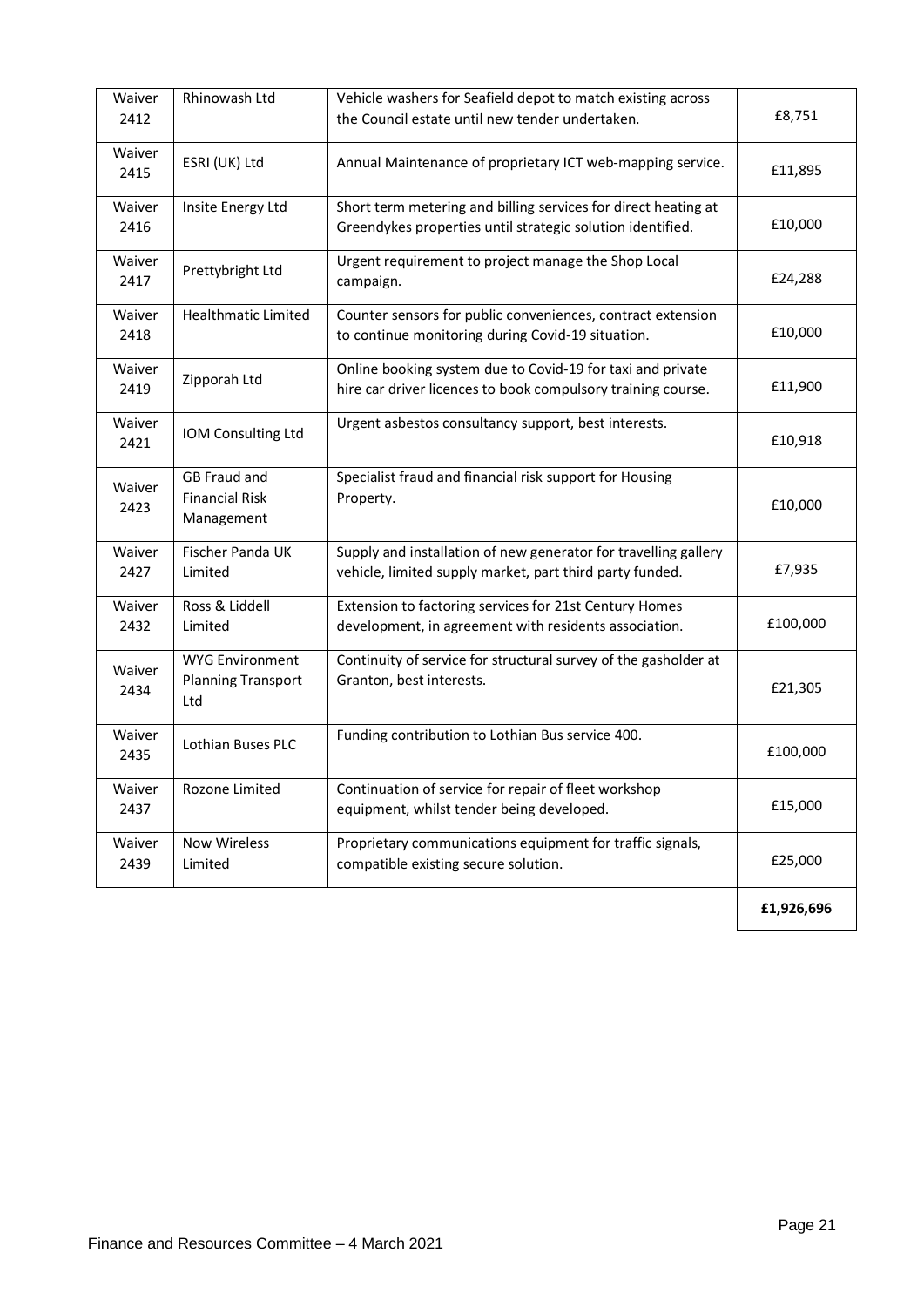| <b>Waiver</b>  | <b>Directorate</b>                                              | <b>Resources</b>                                                                                                                                        |              |
|----------------|-----------------------------------------------------------------|---------------------------------------------------------------------------------------------------------------------------------------------------------|--------------|
| No.            | <b>Supplier</b>                                                 | <b>Description / Justification for waiver</b>                                                                                                           | <b>Value</b> |
| Waiver<br>2274 | <b>TESGL Limited</b>                                            | Continuity of service for Council's Building Energy<br>Management System (BEMS) until new contract awarded.                                             | £200,000     |
| Waiver<br>2277 | Shoosmiths LLP                                                  | Independent review of the Council's Planning Processes, best<br>interests to utilise a supplier out-with current framework<br>following Council Motion. | £45,000      |
| Waiver<br>2283 | XpertHR                                                         | Online system for reward and benefits benchmarking used by<br>HR, best interests.                                                                       | £10,135      |
| Waiver<br>2286 | <b>Local Planet</b><br>Solutions Ltd                            | ICT system for management of the interpretation and<br>translation bookings for Council services, proprietary rights.                                   | £5,400       |
| Waiver<br>2290 | <b>RON Services Limited</b>                                     | Ongoing cleaning services for school buildings and lifelong<br>learning estate, resulting from Covid-19, best interests.                                | £240,000     |
| Waiver<br>2291 | Vastint Hospitality BV                                          | Secure timber hoarding for Fountainbridge utilising<br>contractor already on site, best interests.                                                      | £30,083      |
| Waiver<br>2296 | Servest Arthur McKay<br>Limited                                 | Security services for Council buildings, contracted supplier<br>unable to fulfil all security requirements due to Covid-19.                             | £119,579     |
| Waiver<br>2308 | CoStar UK Limited                                               | Online subscription service for property valuations, and<br>benchmarking, sole supplier of specific requirement.                                        | £10,868      |
| Waiver<br>2334 | <b>BLM</b>                                                      | Legal fees relating to insurance claims and associate defence<br>in line with terms of insurance policy.                                                | £20,000      |
| Waiver<br>2343 | Tiny Tablet Ltd                                                 | Audio and visual equipment for a number of nurseries, direct<br>sourcing due to main contractor going into liquidation.                                 | £23,000      |
| Waiver<br>2365 | Team Netsol Ltd                                                 | Housing and tax benefit processing software, service<br>continuance.                                                                                    | £22,464      |
| Waiver<br>2382 | <b>Hays Specialist</b><br>Recruitment Ltd                       | Sourcing of procurement specialist not available through<br>contracted supplier, best interests.                                                        | £8,987       |
| Waiver<br>2395 | SystemsLink 2000<br>Limited                                     | Energy management software, service continuance to allow<br>time for evaluation of integration under CGI contract.                                      | £20,000      |
| Waiver<br>2399 | <b>Link Asset Services</b>                                      | Review of PPP Contracts in response to legislative change in<br>policy, best interests.                                                                 | £12,000      |
| Waiver<br>2402 | Pebble                                                          | Continued use of online software system for schools payment<br>processes, service continuity.                                                           | £30,000      |
| Waiver<br>2408 | E.D.P. Health, Safety<br>and Environment<br>Consultants Limited | Urgent asbestos surveying related services to support in-<br>house provision, best interests.                                                           | £150,000     |
| Waiver<br>2410 | <b>PayPoint Collections</b><br>Limited                          | Short term extension of electronic payments system for<br>Scottish Welfare Fund until new contract in place, delayed<br>due to Covid.                   | £40,000      |
| Waiver<br>2414 | MacRoberts LLP                                                  | To ensure continuity of legal advice in relation to ALEO, best<br>interests.                                                                            | £16,000      |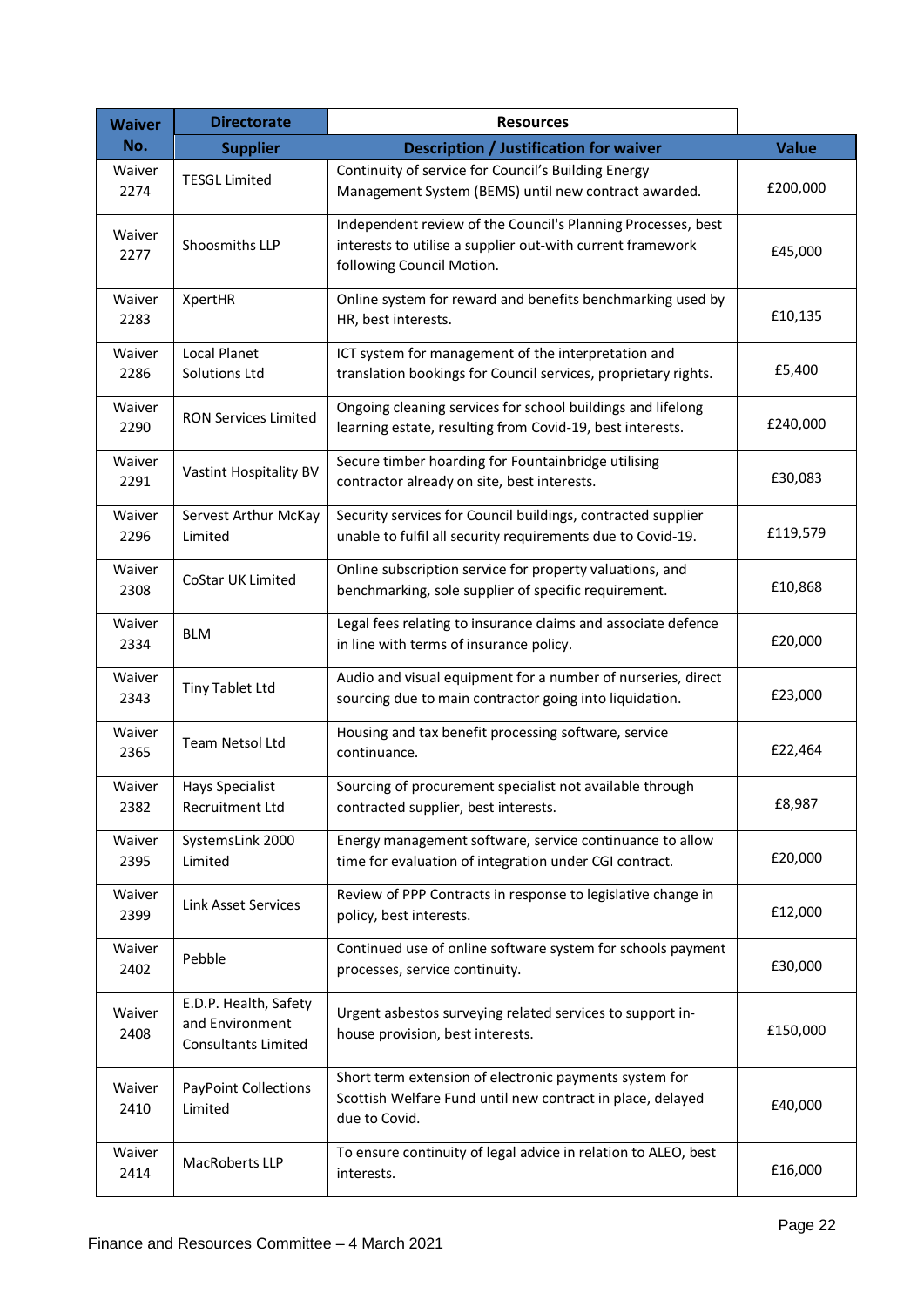| Waiver<br>2420 | Symetri Limited  | Autodesk based software, annual support and maintenance,<br>ICT proprietary.                                           | £24,254    |
|----------------|------------------|------------------------------------------------------------------------------------------------------------------------|------------|
| Waiver<br>2425 | Zurich Municipal | Continuity of service for compliance testing of equipment<br>while procurement process is undertaken.                  | £171,392   |
| Waiver<br>2438 | Spaans Babcock   | Maintenance of specialist equipment at Saughton Hydro Plant<br>by the original equipment manufacturer, best interests. | £15,000    |
|                |                  |                                                                                                                        | £1,214,162 |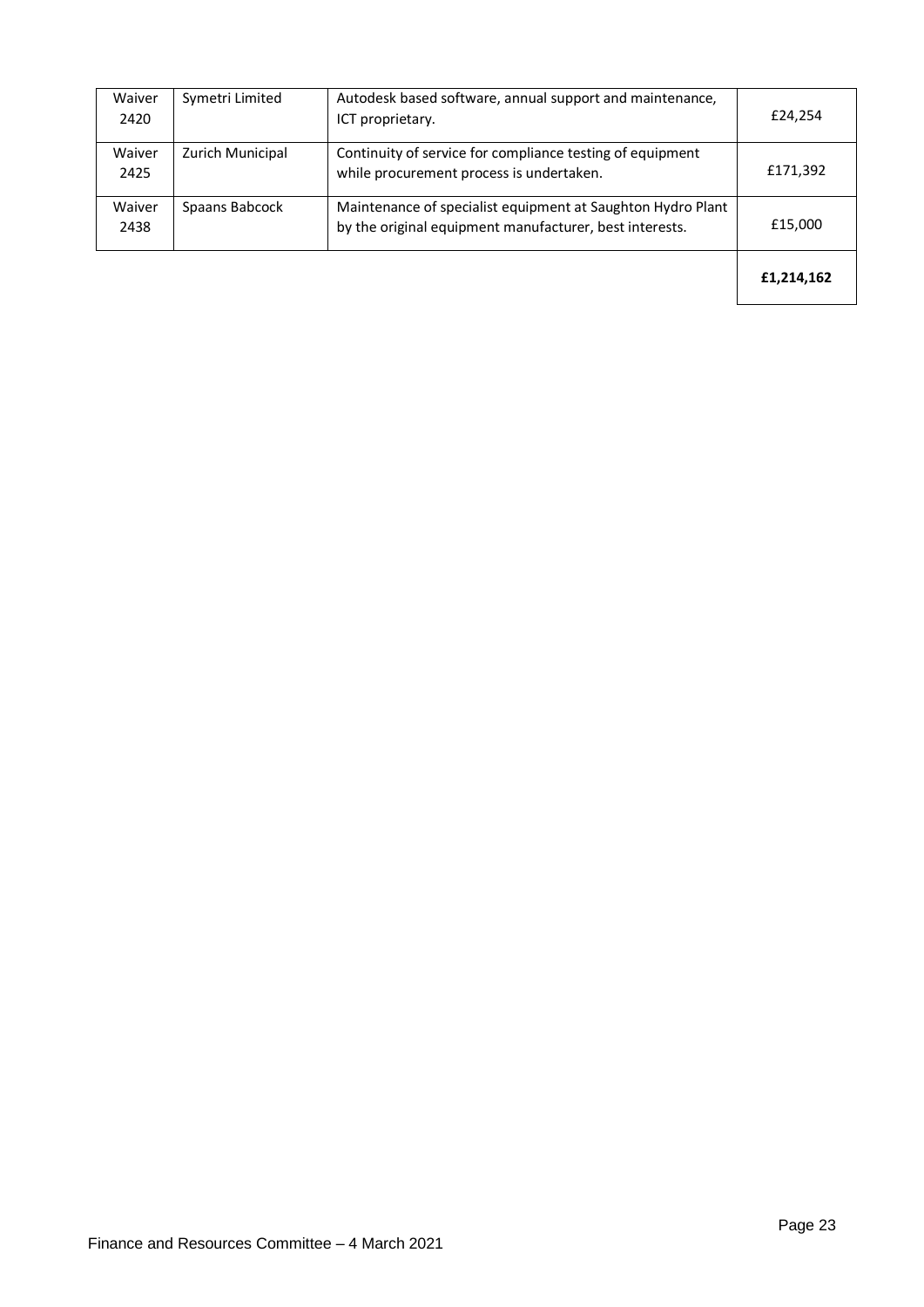#### **Appendix 3 – Contracts awarded under the Waiver of CSOs by Committee approval**

The following relate to the period 1 July – 31 December 2020, it is noted there were no awards via waiver of CSOs by Committee approval for the Chief Executive's Service or Health and Social Care Partnership.

| <b>Waiver</b>  | <b>Directorate</b>                                                     | <b>Communities and Families</b>                                                                                                                                                                                                      |              |
|----------------|------------------------------------------------------------------------|--------------------------------------------------------------------------------------------------------------------------------------------------------------------------------------------------------------------------------------|--------------|
| No.            | <b>Supplier</b>                                                        | Description / Justification for waiver                                                                                                                                                                                               | <b>Value</b> |
| Waiver<br>2324 | Edinburgh Women's<br>Aid<br>Four Square Scotland<br>Shakti Women's Aid | Extension to current domestic abuse contracts to permit<br>service continuity and allow time to complete the<br>procurement with suitable co-production of a redesigned<br>service delivery model delayed due to impact of Covid-19. | £1,076,806   |
| Waiver<br>2383 | Multiple Providers of<br>Properties                                    | Contracts for temporary accommodation on a spot<br>purchase basis for the period to 31 March 2021, to<br>supplement the current contracted provision of<br>accommodation.                                                            | £3,504,000   |
|                |                                                                        |                                                                                                                                                                                                                                      | £4,580,806   |

| <b>Waiver</b>  | <b>Directorate</b>                          | <b>Place</b>                                                                                                                                                                                                                                                       |            |
|----------------|---------------------------------------------|--------------------------------------------------------------------------------------------------------------------------------------------------------------------------------------------------------------------------------------------------------------------|------------|
| No.            | <b>Supplier</b>                             | <b>Description / Justification for waiver</b>                                                                                                                                                                                                                      |            |
| Waiver<br>2317 | Changeworks<br>Resources for Life Ltd       | Short term extension to enable current supplier to continue<br>to progress delivery programme of housing energy projects<br>on behalf of the Council to ensure compliance with Scottish<br>Government's Energy Efficiency Standards for Social<br>Housing (EESSH). | £407,000   |
| Waiver<br>2329 | <b>ISS Facility Services</b><br>Limited     | Business continuity for stair cleaning services, allowing time<br>for the procurement process to be finalised and a new<br>contract put in place.                                                                                                                  | £500,000   |
| Waiver<br>2331 | Multiple Supplier<br>Framework              | Urgent purchase and hire of traffic management materials<br>to support the second phase of the Spaces for People<br>programme where it is not possible to utilise existing<br>procurement frameworks to meet the critical timeline.                                | £2,600,000 |
| Waiver<br>2384 | Hamilton Waste &<br>Recycling Ltd           | Short term extension for the treatment and disposal of<br>bulky waste from Household Waste and Recycling Centres<br>(HWRC's), special uplifts and street cleansing whilst the<br>replacement contract procurement exercise is completed.                           |            |
| Waiver<br>2429 | All in Edinburgh /<br>EnCompass / Next Step | Extension to current Supported Employment and Complex<br>Needs Employability Services contracts, to allow sufficient<br>time to consult with clients and providers to perform a                                                                                    | £1,846,748 |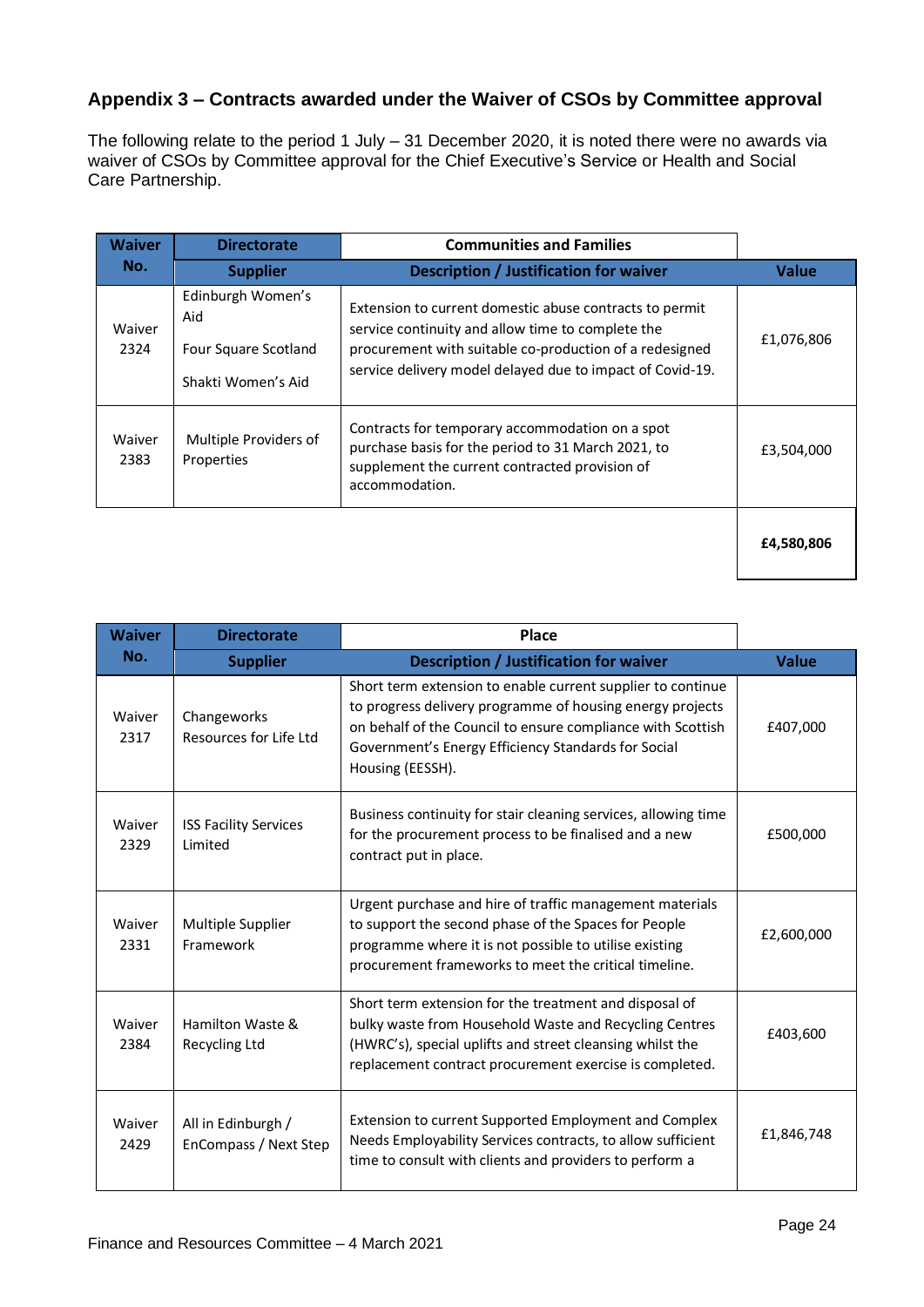|                |                                         | review of service delivery and to procure replacement<br>services as required.                                                                                                                             |            |
|----------------|-----------------------------------------|------------------------------------------------------------------------------------------------------------------------------------------------------------------------------------------------------------|------------|
| Waiver<br>2430 | Neil Williams Haulage<br>(NWH) and Enva | Short term extension for the haulage of waste to disposal<br>outlets to allow the procurement process to be concluded<br>and for the appropriate handover of activities to new<br>suppliers as applicable. | £380,000   |
|                |                                         |                                                                                                                                                                                                            | £6,137,348 |

| <b>Waiver</b><br>No. | <b>Directorate</b>                                              | <b>Resources</b>                                                                                                                                                                                                                                                                                                 |              |
|----------------------|-----------------------------------------------------------------|------------------------------------------------------------------------------------------------------------------------------------------------------------------------------------------------------------------------------------------------------------------------------------------------------------------|--------------|
|                      | <b>Supplier</b>                                                 | Description / Justification for waiver                                                                                                                                                                                                                                                                           | <b>Value</b> |
| Waiver<br>2330       | Northumbria<br><b>Healthcare NHS</b><br><b>Foundation Trust</b> | Service continuity to allow Northumbria Healthcare NHS<br>Foundation Trust to continue to support the Salary Sacrifice<br>Car Benefit Scheme until a new contract is in place.                                                                                                                                   | £450,000     |
| Waiver<br>2403       | Multi-supplier<br>Framework                                     | Extension to Contractor Works framework as service<br>continuity, to permit further time to determine the most<br>appropriate approach to the new procurement exercise to<br>replace the current framework impacted as a result of the<br>Covid-19 pandemic and current uncertainty in the<br>contractor market. | £103,421,000 |
|                      |                                                                 |                                                                                                                                                                                                                                                                                                                  | £103,871,000 |